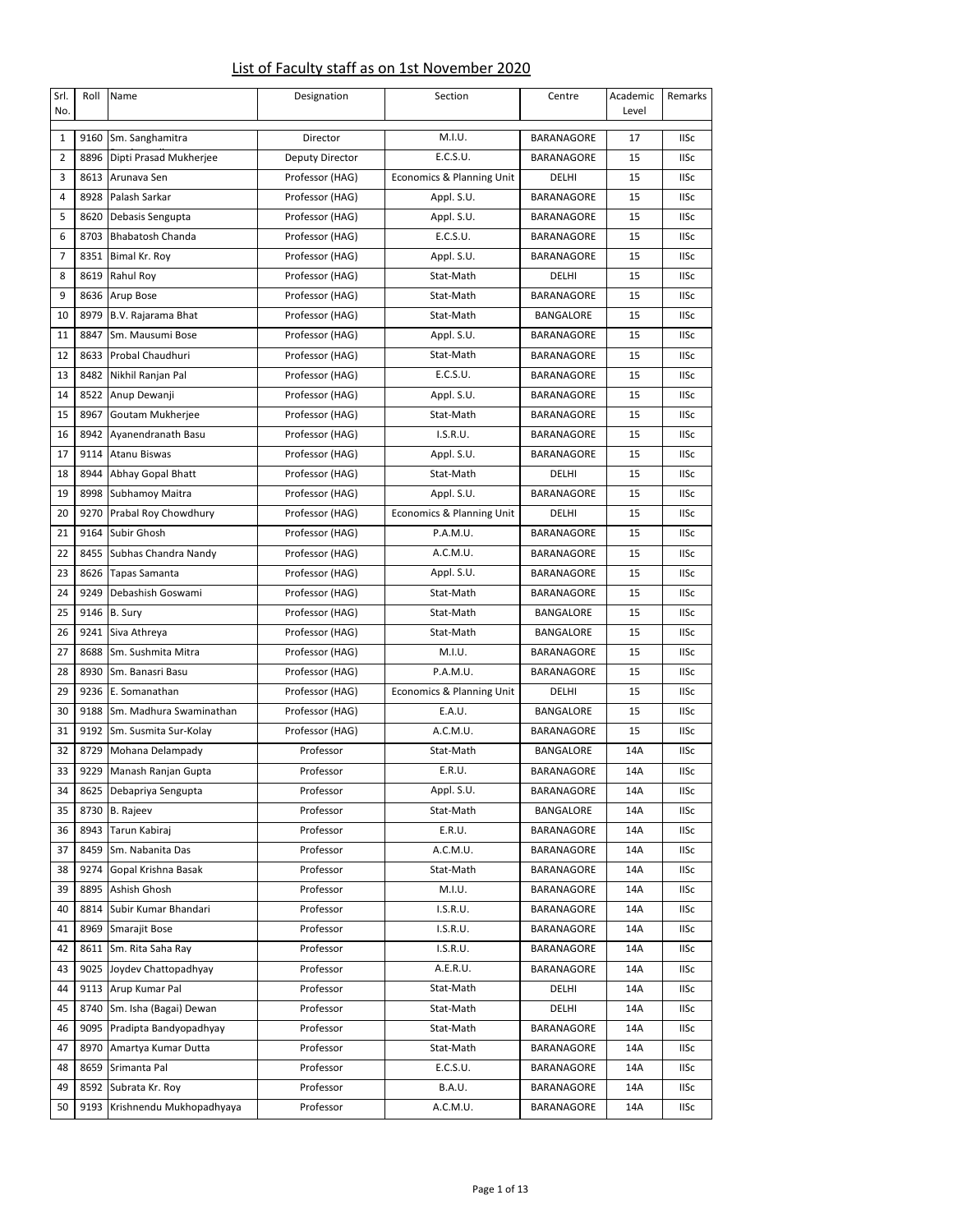| Srl.<br>No. | Roll  | Name                       | Designation           | Section                   | Centre            | Academic<br>Level | Remarks     |
|-------------|-------|----------------------------|-----------------------|---------------------------|-------------------|-------------------|-------------|
| 51          | 9117  | Anish Sarkar               | Professor             | Stat-Math                 | DELHI             | 14A               | <b>IISc</b> |
| 52          | 8587  | Samir Kr. Neogy            | Professor             | SQC & OR Unit Delhi       | DELHI             | 14A               | <b>IISc</b> |
| 53          | 9449  | Sm. Sushama M. Bendre      | Professor             | Appl. S.U.                | CHENNAI           | 14A               | <b>IISc</b> |
| 54          | 8863  | Dhurjati Prasad Sengupta   | Professor             | G.S.U.                    | BARANAGORE        | 14A               | <b>IISc</b> |
| 55          | 8593  | Sm. Anjana Dewanji         | Professor             | A.E.R.U.                  | BARANAGORE        | 14A               | <b>IISc</b> |
| 56          | 9225  | C. Robinson Edward Raja    | Professor             | Stat-Math                 | BANGALORE         | 14A               | <b>IISc</b> |
| 57          | 8981  | Umapada Pal                | Professor             | C.V.P.R.                  | BARANAGORE        | 14A               | <b>IISc</b> |
| 58          | 9235  | Sandip Das                 | Professor             | A.C.M.U.                  | BARANAGORE        | 14A               | <b>IISc</b> |
| 59          | 9159  | Guruprasad Kar             | Professor             | P.A.M.U.                  | BARANAGORE        | 14A               | <b>IISc</b> |
| 60          | 9277  | Sm. Mahuya Datta           | Professor             | Stat-Math                 | BARANAGORE        | 14A               | <b>IISc</b> |
| 61          | 9248  | Rudra Pada Sarkar          | Professor             | Stat-Math                 | BARANAGORE        | 14A               | <b>IISc</b> |
| 62          | 9253  | Manipushpak Mitra          | Professor             | E.R.U.                    | BARANAGORE        | 14A               | <b>IISc</b> |
| 63          | 9404  | Indraneel Dasgupta         | Professor             | E.R.U.                    | BARANAGORE        | 14A               | <b>IISc</b> |
| 64          | 9256  | Saurabh Ghosh              | Professor             | H.G.U.                    | BARANAGORE        | 14A               | <b>IISc</b> |
| 65          | 9156  | Rajat Kumar De             | Professor             | M.I.U.                    | BARANAGORE        | 14A               | <b>IISc</b> |
| 66          | 9190  | Arunava Goswami            | Professor             | A.E.R.U.                  | BARANAGORE        | 14A               | <b>IISc</b> |
| 67          | 9083  | Sumitra Purkayastha        | Professor             | Appl. S.U.                | BARANAGORE        | 14A               | <b>IISc</b> |
| 68          | 8966  | Sm. Devika P. Madalli      | Professor             | D.R.T.C.                  | BANGALORE         | 14A               | <b>IISc</b> |
| 69          | 9158  | Parthasarathi Ghosh        | Professor             | G.S.U.                    | <b>BARANAGORE</b> | 14A               | <b>IISc</b> |
| 70          | 9307  | B.S. Daya Sagar            | Professor             | S.S.I.U.                  | BANGALORE         | 14A               | <b>IISc</b> |
| 71          | 9133  | Pabitra Banik              | Professor             | A.E.R.U.                  | BARANAGORE        | 14A               | <b>IISc</b> |
| 72          | 9252  | Sm. Preeti Parashar        | Professor             | P.A.M.U.                  | BARANAGORE        | 14A               | <b>IISc</b> |
| 73          | 9409  | Swagato Kumar Ray          | Professor             | Stat-Math                 | BARANAGORE        | 14A               | <b>IISc</b> |
| 74          | 8997  | Sm. Susmita Mukhopadhyay   | Professor             | <b>B.A.U.</b>             | BARANAGORE        | 14A               | <b>IISc</b> |
| 75          | 9152  | <b>Utpal Garain</b>        | Professor             | C.V.P.R.                  | BARANAGORE        | 14A               | <b>IISc</b> |
| 76          | 9259  | Chetan Ghate               | Professor             | Economics & Planning Unit | DELHI             | 14A               | <b>IISc</b> |
| 77          | 9289  | Debasis Mishra             | Professor             | Economics & Planning Unit | DELHI             | 14A               | <b>IISc</b> |
| 78          | 9282  | <b>Tridip Ray</b>          | Professor             | Economics & Planning Unit | DELHI             | 14A               | <b>IISc</b> |
| 79          | 9285  | Pradipta Maji              | Professor             | M.I.U.                    | BARANAGORE        | 14A               | <b>IISc</b> |
| 80          | 9316  | Anil Kumar Ghosh           | Professor             | Stat-Math                 | BARANAGORE        | 14A               | <b>IISc</b> |
| 81          | 9284  | Samarjit Das               | Professor             | E.R.U.                    | BARANAGORE        | 14A               | <b>IISc</b> |
| 82          | 9278  | Abhiroop Mukhopadhyay      | Professor             | Economics & Planning Unit | DELHI             | 14A               | <b>IISc</b> |
| 83          | T/410 | Partha Sarathi Chakraborty | Professor             | Stat-Math                 | BARANAGORE        | 14A               | <b>IISc</b> |
| 84          | 9294  | Mrinal Kanti Das           | Professor             | Stat-Math                 | BARANAGORE        | 14A               | <b>IISc</b> |
| 85          | 9372  | Jaydeb Sarkar              | Professor             | Stat-Math                 | BANGALORE         | 14A               | <b>IISc</b> |
| 86          | 9333  | Kausik Kumar Majumdar      | Professor             | S.S.I.U.                  | BANGALORE         | 14A               | <b>IISc</b> |
| 87          | 9488  | Ritabrata Munshi           | Professor             | Stat-Math                 | BARANAGORE        | 14A               | <b>IISc</b> |
| 88          | 9132  | Rabi Ranjan Chattopadhyay  | Professor             | A.E.R.U.                  | BARANAGORE        | 14A               | IISc        |
| 89          | 9320  | Sabyasachi Bhattacharya    | Professor             | A.E.R.U.                  | BARANAGORE        | 14A               | <b>IISc</b> |
| 90          | 9322  | Indranil Mukhopadhyay      | Professor             | H.G.U.                    | BARANAGORE        | 14A               | <b>IISc</b> |
| 91          | 9355  | Kishan Chand Gupta         | Professor             | Appl. S.U.                | BARANAGORE        | 14A               | <b>IISc</b> |
| 92          | 8862  | Sm. Amita Pal              | Professor             | I.S.R.U.                  | BARANAGORE        | 14A               | <b>IISc</b> |
| 93          | 9179  | Sm. Molly Chattopadhyay    | Professor             | E.A.U.                    | BANGALORE         | 14A               | <b>IISc</b> |
| 94          | 9395  | Diganta Mukherjee          | Professor             | S.0.S.U.                  | BARANAGORE        | 14A               | <b>IISc</b> |
| 95          | 9007  | Niladri Sekhar Dash        | Professor             | L.R.U.                    | BARANAGORE        | 14A               | <b>IISc</b> |
| 96          | 9009  | Sm. Sarbani Patranabis Deb | Professor             | G.S.U.                    | BARANAGORE        | 14A               | IISc        |
| 97          | 9288  | Antar Bandyopadhyay        | Professor             | Stat-Math                 | DELHI             | 14A               | <b>IISc</b> |
| 98          | 9371  | Mridul Nandi               | Professor             | Appl. S.U.                | BARANAGORE        | 14A               | <b>IISc</b> |
| 99          | 9376  | Parthanil Roy              | Professor             | Stat-Math                 | BANGALORE         | 14A               | <b>IISc</b> |
| 100         | 8362  | <b>Tapan Chakraborty</b>   | Professor             | G.S.U.                    | BARANAGORE        | 14A               | <b>IISc</b> |
| 101         | 8844  | G. Ravindran               | Professor             | SQC & OR Unit Chennai     | CHENNAI           | 14A               | <b>IISc</b> |
| 102         | 7882  | Kalyan Kumar Chowdhury     | Sr. Technical Officer | SQC & OR Unit Bangalore   | BANGALORE         | 14                | <b>UGC</b>  |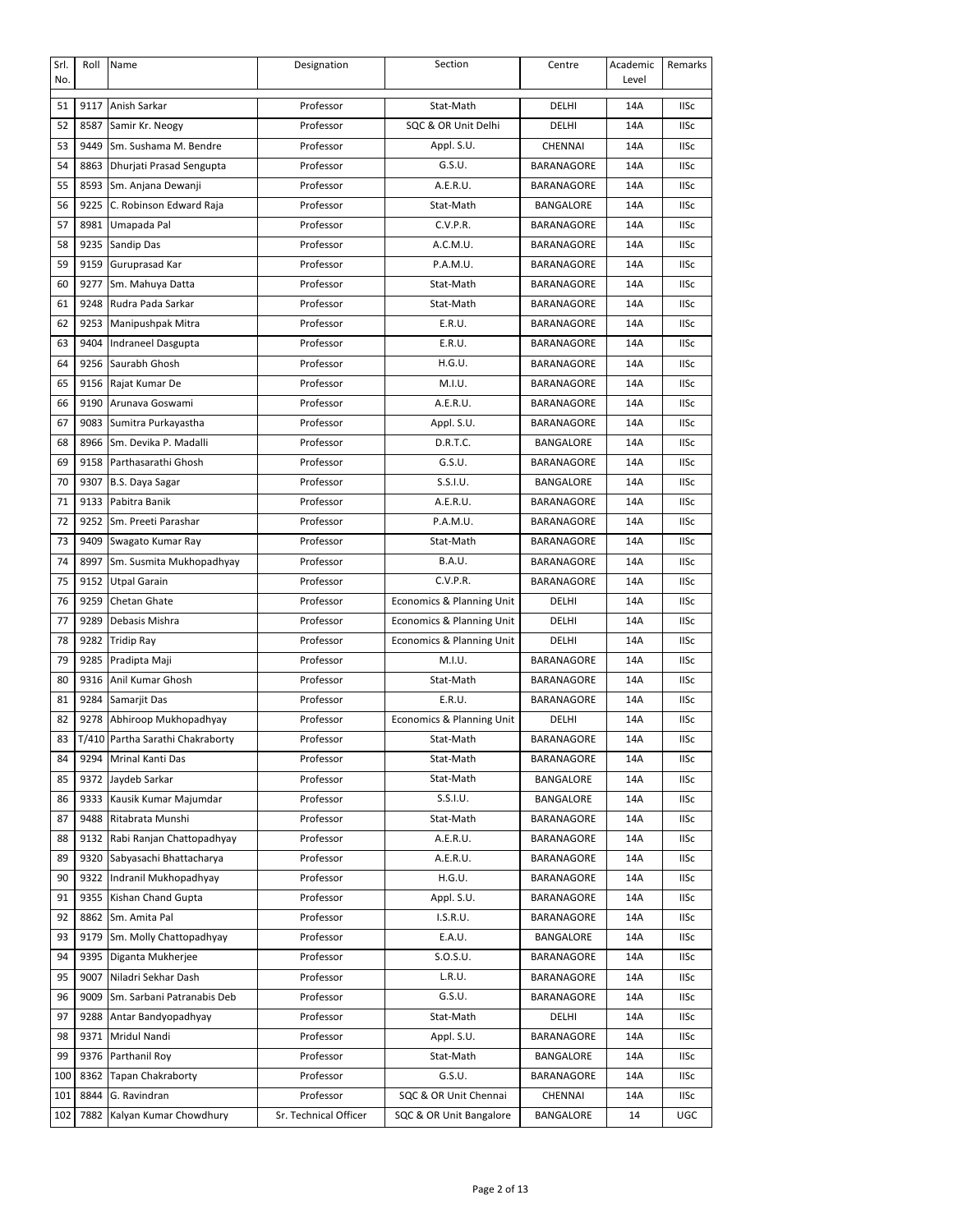| Srl.<br>No. | Roll | Name                       | Designation           | Section                   | Centre           | Academic<br>Level | Remarks     |
|-------------|------|----------------------------|-----------------------|---------------------------|------------------|-------------------|-------------|
| 103         |      | 8255 Amitava Bandyopadhyay | Sr. Technical Officer | SQC & OR Unit Kolkata     | BARANAGORE       | 14                | <b>UGC</b>  |
| 104         | 8468 | G.S.R. Murthy              | Sr. Technical Officer | SQC & OR Unit Hyderabad   | HYDERABAD        | 14                | UGC         |
| 105         | 8108 | Ashim Roy Chowdhury        | Sr. Technical Officer | SQC & OR Unit Bangalore   | BANGALORE        | 14                | <b>UGC</b>  |
| 106         | 8491 | Dipak Kr. Manna            | Sr. Technical Officer | SQC & OR Unit Kolkata     | BARANAGORE       | 14                | <b>UGC</b>  |
| 107         | 8321 | U. Haridas Acharya         | Sr. Technical Officer | SQC & OR Unit Bangalore   | BANGALORE        | 14                | <b>UGC</b>  |
| 108         | 8486 | Ranjan Sett                | Sr. Technical Officer | SQC & OR Unit Kolkata     | BARANAGORE       | 14                | <b>UGC</b>  |
| 109         | 8467 | A.L.N. Murthy              | Sr. Technical Officer | SQC & OR Unit Hyderabad   | HYDERABAD        | 14                | <b>UGC</b>  |
| 110         | 8588 | Arup Ranjan Mukhopadhyay   | Sr. Technical Officer | SQC & OR Unit Kolkata     | BARANAGORE       | 14                | <b>UGC</b>  |
| 111         | 8665 | Arup Kumar Das             | Sr. Technical Officer | SQC & OR Unit Kolkata     | BARANAGORE       | 14                | <b>UGC</b>  |
| 112         | 8816 | Prasun Das                 | Sr. Technical Officer | SQC & OR Unit Kolkata     | BARANAGORE       | 14                | <b>UGC</b>  |
| 113         |      | 8591 Abhijit Gupta         | Sr. Technical Officer | SQC & OR Unit Kolkata     | BARANAGORE       | 14                | <b>UGC</b>  |
| 114         | 8327 | Ashis Kr. Chakraborty      | Sr. Technical Officer | SQC & OR Unit Kolkata     | BARANAGORE       | 14                | <b>UGC</b>  |
| 115         | 8737 | Surajit Pal                | Sr. Technical Officer | SQC & OR Unit Chennai     | CHENNAI          | 14                | <b>UGC</b>  |
| 116         |      | 8815 Sm. Nandini Das       | Sr. Technical Officer | SQC & OR Unit Kolkata     | BARANAGORE       | 14                | <b>UGC</b>  |
| 117         | 8736 | Susanta Kr. Gauri          | Sr. Technical Officer | SQC & OR Unit Kolkata     | BARANAGORE       | 14                | UGC         |
| 118         | 8852 | Md. Zafar Anis             | Sr. Technical Officer | SQC & OR Unit Kolkata     | BARANAGORE       | 14                | <b>UGC</b>  |
| 119         | 8683 | Ashok Sarkar               | Sr. Technical Officer | SQC & OR Unit Mumbai      | <b>MUMBAI</b>    | 14                | UGC         |
| 120         | 8739 | Sanjit Ray                 | Sr. Technical Officer | SQC & OR Unit Bangalore   | BANGALORE        | 14                | <b>UGC</b>  |
| 121         | 9061 | E.V. Gijo                  | Sr. Technical Officer | SQC & OR Unit Bangalore   | <b>BANGALORE</b> | 14                | <b>UGC</b>  |
| 122         | 8584 | G.M. Rao                   | Sr. Technical Officer | SQC & OR Unit Hyderabad   | HYDERABAD        | 14                | <b>UGC</b>  |
| 123         | 9392 | Sm. Rituparna Sen          | Associate Professor   | Appl. S.U.                | BANGALORE        | 13A2              | <b>IISc</b> |
| 124         | 8897 | Deba Prasad Mandal         | Associate Professor   | M.I.U.                    | BARANAGORE       | 13A2              | <b>IISc</b> |
| 125         | 9154 | S.P. Inamdar               | Associate Professor   | Stat-Math                 | BANGALORE        | 13A2              | <b>IISc</b> |
| 126         | 9283 | Maneesh Thakur             | Associate Professor   | Stat-Math                 | BANGALORE        | 13A2              | <b>IISc</b> |
| 127         | 9218 | Amites Dasgupta            | Associate Professor   | Stat-Math                 | BARANAGORE       | 13A2              | <b>IISc</b> |
| 128         | 9129 | Aniruddha C. Naolekar      | Associate Professor   | Stat-Math                 | BANGALORE        | 13A2              | <b>IISc</b> |
| 129         | 9230 | Jishnu Gupta Biswas        | Associate Professor   | Stat-Math                 | BANGALORE        | 13A2              | <b>IISc</b> |
| 130         | 9150 | <b>Mandar Mitra</b>        | Associate Professor   | C.V.P.R.                  | BARANAGORE       | 13A2              | <b>IISc</b> |
| 131         | 9276 | Krishanu Maulik            | Associate Professor   | Stat-Math                 | BARANAGORE       | 13A2              | <b>IISc</b> |
| 132         | 9279 | Sm. Swagata Nandi          | Associate Professor   | Stat-Math                 | DELHI            | 13A2              | <b>IISc</b> |
| 133         | 9151 | Pinakpani Pal              | Associate Professor   | E.C.S.U.                  | BARANAGORE       | 13A2              | <b>IISc</b> |
| 134         | 9315 | Arijit Bishnu              | Associate Professor   | A.C.M.U.                  | BARANAGORE       | 13A2              | <b>IISc</b> |
| 135         | 9182 | Prasanta Pathak            | Associate Professor   | P.S.U.                    | BARANAGORE       | 13A2              | <b>IISc</b> |
| 136         |      | 9352 Ramesh Sreekantan     | Associate Professor   | Stat-Math                 | BANGALORE        | 13A2              | <b>IISc</b> |
| 137         | 9428 | Suresh Nayak               | Associate Professor   | Stat-Math                 | BANGALORE        | 13A2              | <b>IISc</b> |
| 138         | 9407 | Nachiketa Chattopadhyay    | Associate Professor   | S.O.S.U.                  | BARANAGORE       | 13A2              | <b>IISc</b> |
| 139         | 9338 | Shubhra Sankar Ray         | Associate Professor   | M.I.U.                    | BARANAGORE       | 13A2              | <b>IISc</b> |
| 140         |      | 9336 Supratik Pal          | Associate Professor   | P.A.M.U.                  | BARANAGORE       | 13A2              | IISc        |
| 141         | 8982 | Bulusu Uma Shankar         | Associate Professor   | M.I.U.                    | BARANAGORE       | 13A2              | IISc        |
| 142         | 9309 | Kuntal Ghosh               | Associate Professor   | M.I.U.                    | BARANAGORE       | 13A2              | <b>IISc</b> |
| 143         | 9348 | Ansuman Banerjee           | Associate Professor   | A.C.M.U.                  | BARANAGORE       | 13A2              | <b>IISc</b> |
| 144         | 8647 | M. Krishnamurthy           | Associate Professor   | D.R.T.C.                  | BANGALORE        | 13A2              | <b>IISc</b> |
| 145         | 9295 | Sourabh Bhattacharya       | Associate Professor   | I.S.R.U.                  | BARANAGORE       | 13A2              | <b>IISc</b> |
| 146         | 9286 | Arijit Chakrabarti         | Associate Professor   | Appl. S.U.                | BARANAGORE       | 13A2              | IISc        |
| 147         | 9340 | Deepayan Sarkar            | Associate Professor   | Stat-Math                 | DELHI            | 13A2              | IISc        |
| 148         | 9464 | Mudit Kapoor               | Associate Professor   | Economics & Planning Unit | DELHI            | 13A2              | <b>IISc</b> |
| 149         | 9332 | Sasthi Charan Ghosh        | Associate Professor   | A.C.M.U.                  | BARANAGORE       | 13A2              | <b>IISc</b> |
| 150         | 9368 | Biswaranjan Behera         | Associate Professor   | Stat-Math                 | BARANAGORE       | 13A2              | <b>IISc</b> |
| 151         | 9357 | Shanta Laishram            | Associate Professor   | Stat-Math                 | DELHI            | 13A2              | <b>IISc</b> |
| 152         | 9062 | Biswabrata Pradhan         | Associate Professor   | SQC & OR Unit Kolkata     | BARANAGORE       | 13A2              | <b>IISc</b> |
| 153         | 9465 | Debrup Chakraborty         | Associate Professor   | C.S.R.U.                  | BARANAGORE       | 13A2              | <b>IISc</b> |
| 154         | 9373 | Sm. Farzana Afridi         | Associate Professor   | Economics & Planning Unit | DELHI            | 13A2              | <b>IISc</b> |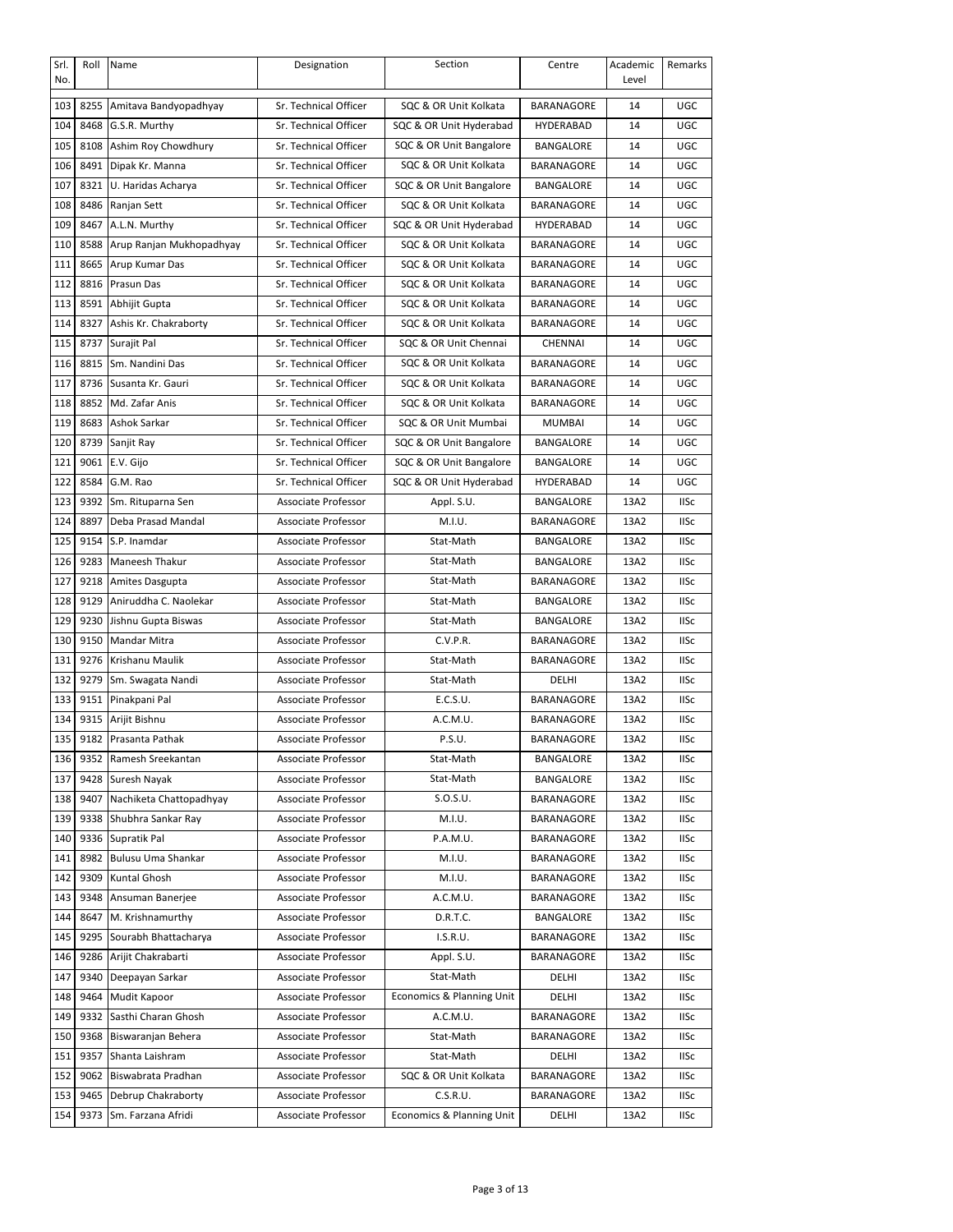| Srl.<br>No. | Roll | Name                       | Designation                   | Section                  | Centre            | Academic<br>Level | Remarks     |
|-------------|------|----------------------------|-------------------------------|--------------------------|-------------------|-------------------|-------------|
| 155         |      | 8971 Debdulal Dutta Roy    | Associate Professor           | P.R.U.                   | BARANAGORE        | 13A2              | <b>IISc</b> |
| 156         | 9000 | Ujjwal Bhattacharya        | Associate Professor           | C.V.P.R.                 | BARANAGORE        | 13A2              | <b>IISc</b> |
| 157         | 9413 | Raghunath Chatterjee       | Associate Professor           | H.G.U.                   | BARANAGORE        | 13A2              | <b>IISc</b> |
| 158         | 9149 | Sm. Sarbani Palit          | Associate Professor           | C.V.P.R.                 | BARANAGORE        | 13A2              | <b>IISc</b> |
| 159         | 9448 | Sm. Neena Gupta            | Associate Professor           | Stat-Math                | BARANAGORE        | 13A2              | <b>IISc</b> |
| 160         | 9468 | Kingshook Biswas           | Associate Professor           | Stat-Math                | BARANAGORE        | 13A2              | <b>IISc</b> |
| 161         | 9469 | Mathew Joseph              | Associate Professor           | Stat-Math                | BANGALORE         | 13A2              | <b>IISc</b> |
| 162         | 9463 | Sasanka Roy                | Associate Professor           | A.C.M.U.                 | BARANAGORE        | 13A2              | <b>IISc</b> |
| 163         | 9454 | Goutam Kumar Paul          | Associate Professor           | C.S.R.U.                 | BARANAGORE        | 13A2              | <b>IISc</b> |
| 164         | 9401 | Dibakar Ghosh              | Associate Professor           | P.A.M.U.                 | BARANAGORE        | 13A2              | <b>IISc</b> |
| 165         | 9356 | Saroj Kumar Meher          | Associate Professor           | S.S.I.U.                 | BANGALORE         | 13A2              | <b>IISc</b> |
| 166         | 9412 | Swagatam Das               | Associate Professor           | E.C.S.U.                 | BARANAGORE        | 13A2              | <b>IISc</b> |
| 167         | 9403 | Santanu Kumar Maiti        | Associate Professor           | P.A.M.U.                 | BARANAGORE        | 13A2              | <b>IISc</b> |
| 168         | 9453 | Rajat Subhra Hazra         | Associate Professor           | Stat-Math                | BARANAGORE        | 13A2              | <b>IISc</b> |
| 169         | 8898 | Sandip Mitra               | Associate Professor           | S.O.S.U.                 | BARANAGORE        | 13A2              | <b>IISc</b> |
| 170         | 9408 | Manish Kumar               | Associate Professor           | Stat-Math                | BANGALORE         | 13A2              | <b>IISc</b> |
| 171         | 9396 | Sm. Sujata Ghosh           | <b>Associate Professor</b>    | C.S.U.                   | CHENNAI           | 13A2              | <b>IISc</b> |
| 172         | 9441 | Souvik Roy                 | <b>Associate Professor</b>    | E.R.U.                   | <b>BARANAGORE</b> | 13A2              | <b>IISc</b> |
| 173         | 9399 | Sm. Tanvi Jain             | Associate Professor           | Stat-Math                | DELHI             | 13A2              | <b>IISc</b> |
| 174         | 9354 | Arindam Chatterjee         | Associate Professor           | Stat-Math                | DELHI             | 13A2              | <b>IISc</b> |
| 175         | 9406 | Arijit Chakrabarty         | Associate Professor           | Stat-Math                | BARANAGORE        | 13A2              | <b>IISc</b> |
| 176         | 9420 | Sm. Sushmita Ruj           | Associate Professor           | C.S.R.U.                 | BARANAGORE        | 13A2              | <b>IISc</b> |
| 177         | 9366 | Arnab Chakraborty          | Associate Professor           | Appl. S.U.               | BARANAGORE        | 13A2              | <b>IISc</b> |
| 178         | 9466 | Monisankar Bishnu          | Associate Professor           | Economic & Planning Unit | DELHI             | 13A2              | <b>IISc</b> |
| 179         | 9458 | Yogeshwaran Dhandapani     | Associate Professor           | Stat-Math                | BANGALORE         | 13A2              | <b>IISc</b> |
| 180         | 9405 | Pradip Bhattacharyya       | Associate Professor           | A.E.R.U. Giridih         | <b>GIRIDIH</b>    | 13A2              | <b>IISc</b> |
| 181         | 9445 | <b>Kiranmoy Das</b>        | Associate Professor           | I.S.R.U.                 | BARANAGORE        | 13A2              | <b>IISc</b> |
| 182         | 9436 | Jyotishman Bhowmick        | Associate Professor           | Stat-Math                | BARANAGORE        | 13A2              | <b>IISc</b> |
| 183         | 9543 | Partha Sarathi Mukherjee   | Associate Professor           | I.S.R.U.                 | BARANAGORE        | 13A2              | <b>IISc</b> |
| 184         | 9549 | Sourav Chakraborty         | Associate Professor           | A.C.M.U.                 | BARANAGORE        | 13A2              | <b>IISc</b> |
| 185         | 9010 | Sm. Kajal Dihidar          | Associate Professor           | S.O.S.U.                 | BARANAGORE        | 13A2              | <b>IISc</b> |
| 186         | 9273 | Brati Sankar Chakraborty   | Associate Professor           | E.R.U.                   | BARANAGORE        | 13A2              | <b>IISc</b> |
| 187         | 9460 | Sm. Soumyanetra Munshi     | Associate Professor           | E.R.U.                   | BARANAGORE        | 13A2              | <b>IISc</b> |
| 188         |      | 9287 Priyadarshi Banerjee  | Associate Professor           | E.R.U.                   | BARANAGORE        | 13A2              | <b>IISc</b> |
| 189         | 9394 | Sudheesh Kumar Kattumannil | Associate Professor           | Appl. S.U.               | CHENNAI           | 13A2              | <b>IISc</b> |
| 190         |      | 9431 T. Karthick           | Associate Professor           | C.S.U.                   | CHENNAI           | 13A2              | <b>IISc</b> |
| 191         | 9432 | Mathew C. Francis          | Associate Professor           | C.S.U.                   | CHENNAI           | 13A2              | <b>IISc</b> |
| 192         | 9429 | <b>Biswanath Dutta</b>     | Associate Professor           | D.R.T.C.                 | BANGALORE         | 13A2              | <b>IISc</b> |
| 193         | 9442 | Abhishek Mukherjee         | Associate Professor           | A.E.R.U. Giridih         | <b>GIRIDIH</b>    | 13A2              | <b>IISc</b> |
| 194         | 9459 | Holendro Singh Chungkham   | Associate Professor           | Appl. O.S.U.             | <b>TEZPUR</b>     | 13A2              | <b>IISc</b> |
| 195         | 9560 | Anuj Bhowmik               | Associate Professor           | E.R.U.                   | BARANAGORE        | 13A2              | <b>IISc</b> |
| 196         | 8371 | Pathik Kr. Mandal          | Technical Officer Gr.I        | SQC & OR Unit Kolkata    | BARANAGORE        | 13A               | UGC         |
| 197         | 8254 | Tridib Kr. Dutta           | <b>Technical Officer Gr.I</b> | SQC & OR Unit Kolkata    | BARANAGORE        | 13A               | UGC         |
| 198         | 8253 | Sugata Adhikari            | Technical Officer Gr.I        | SQC & OR Unit Kolkata    | BARANAGORE        | 13A               | <b>UGC</b>  |
| 199         | 8487 | S.M. Subhani               | Technical Officer Gr.I        | SQC & OR Unit Hyderabad  | HYDERABAD         | 13A               | <b>UGC</b>  |
| 200         | 8388 | Amit Kr. Biswas            | Technical Officer Gr.I        | SQC & OR Unit Chennai    | CHENNAI           | 13A               | UGC         |
| 201         | 8733 | D. Sampangi Raman          | Technical Officer Gr.I        | SQC & OR Unit Chennai    | CHENNAI           | 13A               | <b>UGC</b>  |
| 202         |      | 8373 Somnath Ray           | Technical Officer Gr.I        | SQC & OR Unit Bangalore  | BANGALORE         | 13A               | <b>UGC</b>  |
| 203         | 8838 | Sm. Rina Chakravorty       | Technical Officer Gr.I        | SQC & OR Unit Delhi      | DELHI             | 13A               | <b>UGC</b>  |
| 204         | 8586 | Md. Ishteaqul Islam        | Technical Officer Gr.I        | SQC & OR Unit Bangalore  | BANGALORE         | 13A               | <b>UGC</b>  |
| 205         | 9169 | Boby John                  | Technical Officer Gr.I        | SQC & OR Unit Bangalore  | BANGALORE         | 13A               | UGC         |
| 206         | 8846 | Subrata Rath               | Technical Officer Gr.I        | SQC & OR Unit Pune       | <b>PUNE</b>       | 13A               | <b>UGC</b>  |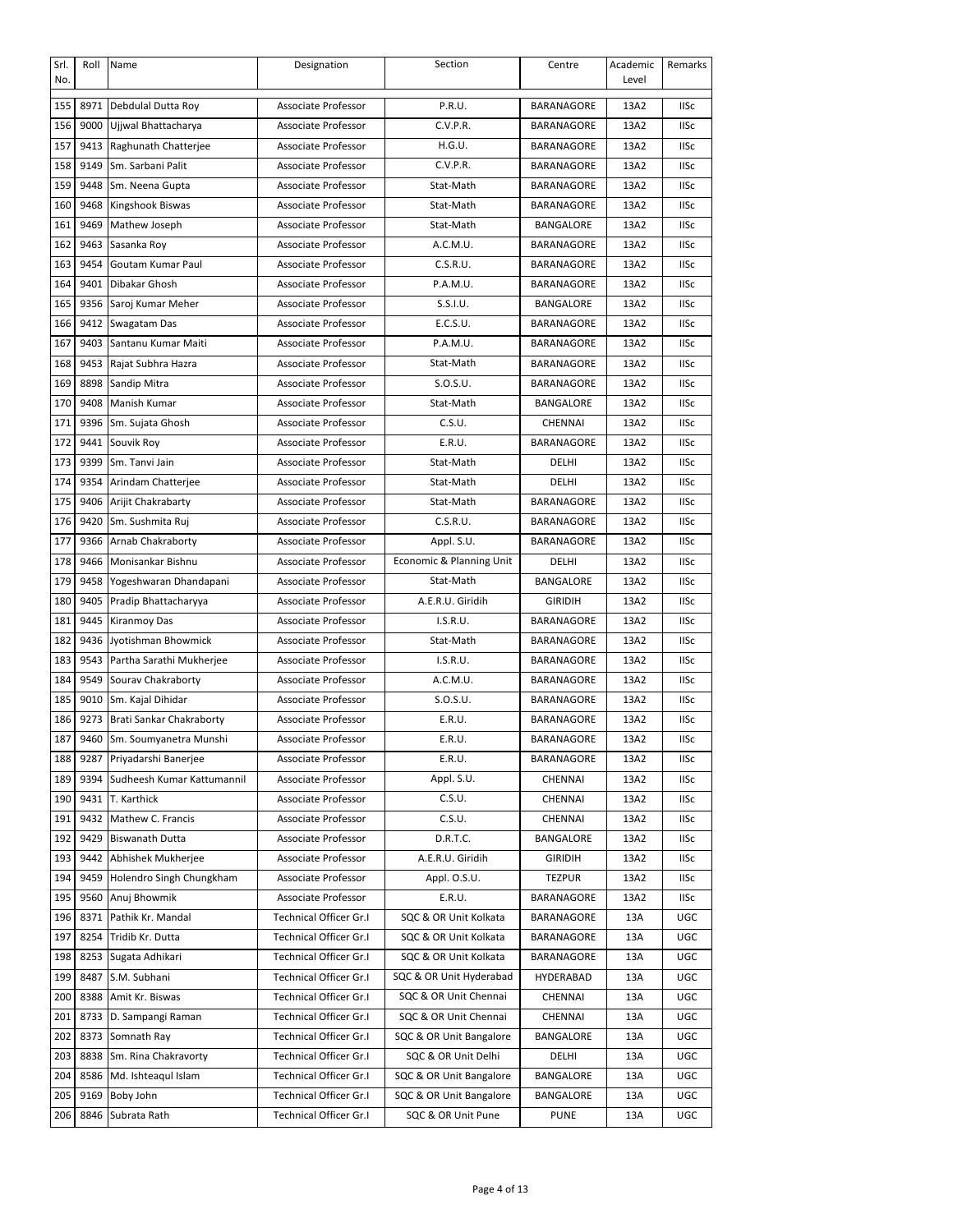| Srl. | Roll  | Name                      | Designation                   | Section                   | Centre            | Academic | Remarks     |
|------|-------|---------------------------|-------------------------------|---------------------------|-------------------|----------|-------------|
| No.  |       |                           |                               |                           |                   | Level    |             |
| 207  | 9318  | Sagar Sikder              | <b>Technical Officer Gr.I</b> | SQC & OR Unit Mumbai      | <b>MUMBAI</b>     | 13A      | UGC         |
| 208  | 9347  | Sm. Anita Naolekar        | <b>Assistant Professor</b>    | Stat-Math                 | <b>BANGALORE</b>  | 13A1     | <b>IISc</b> |
| 209  | 8968  | Sm. Chandana Ghosh        | <b>Assistant Professor</b>    | E.R.U.                    | <b>BARANAGORE</b> | 13A1     | <b>IISc</b> |
| 210  | 9378  | Sm. Paramita Das          | <b>Assistant Professor</b>    | Stat-Math                 | <b>BARANAGORE</b> | 13A1     | <b>IISc</b> |
| 211  | 9377  | Shamindra Kumar Ghosh     | <b>Assistant Professor</b>    | Stat-Math                 | <b>BARANAGORE</b> | 13A1     | <b>IISc</b> |
| 212  | 9393  | Ayineedi Venkateswarlu    | <b>Assistant Professor</b>    | C.S.U.                    | <b>CHENNAI</b>    | 13A1     | <b>IISc</b> |
| 213  | 9006  | Sm. Suparna Mandal Biswas | <b>Assistant Professor</b>    | A.E.R.U.                  | <b>BARANAGORE</b> | 13A1     | <b>IISc</b> |
| 214  | 9430  | Prabuddha Chakraborty     | <b>Assistant Professor</b>    | C.S.U.                    | <b>CHENNAI</b>    | 13A1     | <b>IISc</b> |
| 215  | 9426  | Hari Charan Behera        | <b>Assistant Professor</b>    | S.R.U. Giridih            | <b>GIRIDIH</b>    | 13A1     | <b>IISc</b> |
| 216  | 9438  | Satadal Ganguly           | <b>Assistant Professor</b>    | Stat-Math                 | <b>BARANAGORE</b> | 13A1     | <b>IISc</b> |
| 217  | 9439  | Debapriyo Majumdar        | <b>Assistant Professor</b>    | C.V.P.R.                  | <b>BARANAGORE</b> | 13A1     | <b>IISc</b> |
| 218  | 9443  | Amlan Banerjee            | <b>Assistant Professor</b>    | G.S.U.                    | <b>BARANAGORE</b> | 13A1     | <b>IISc</b> |
| 219  | 9444  | Garga Chatterjee          | <b>Assistant Professor</b>    | P.R.U.                    | <b>BARANAGORE</b> | 13A1     | <b>IISc</b> |
| 220  | 9008  | Shiladri Shekhar Das      | <b>Assistant Professor</b>    | G.S.U.                    | BARANAGORE        | 13A1     | <b>IISc</b> |
| 221  | 9474  | Samik Basu                | <b>Assistant Professor</b>    | Stat-Math                 | <b>BARANAGORE</b> | 13A1     | <b>IISc</b> |
| 222  | 9472  | Sankar Sarkar             | <b>Assistant Professor</b>    | P.A.M.U.                  | BARANAGORE        | 12       | <b>IISc</b> |
| 223  | 9478  | Mridu Prabal Goswami      | <b>Assistant Professor</b>    | S.E.R.U.                  | <b>TEZPUR</b>     | 12       | <b>IISc</b> |
| 224  | 9475  | Utsav Choudhury           | <b>Assistant Professor</b>    | Stat-Math                 | BARANAGORE        | 12       | <b>IISc</b> |
| 225  | T/411 | Malay Bhattacharyya       | <b>Assistant Professor</b>    | M.I.U.                    | BARANAGORE        | 12       | <b>IISc</b> |
| 226  | 9476  | Abhik Ghosh               | <b>Assistant Professor</b>    | I.S.R.U.                  | BARANAGORE        | 12       | <b>IISc</b> |
| 227  | 9477  | Arijit Ghosh              | <b>Assistant Professor</b>    | A.C.M.U.                  | BARANAGORE        | 12       | <b>IISc</b> |
| 228  | 9481  | Anisur Rahaman Molla      | <b>Assistant Professor</b>    | C.S.R.U.                  | BARANAGORE        | 12       | <b>IISc</b> |
| 229  | 9546  | Kushal Banik Chowdhury    | Assistant Professor Gr.I      | S.E.R.U.                  | <b>TEZPUR</b>     | 12       | <b>IISc</b> |
| 230  | 9547  | Darpa Saurav Jyethi       | Assistant Professor Gr.I      | T.A.S.U.                  | <b>TEZPUR</b>     | 12       | <b>IISc</b> |
| 231  | 9548  | Sanjit Maitra             | Assistant Professor Gr.I      | T.A.S.U.                  | <b>TEZPUR</b>     | 12       | <b>IISc</b> |
| 232  | 9552  | Saurabh Trivedi           | Assistant Professor Gr.I      | T.A.S.U.                  | <b>TEZPUR</b>     | 12       | <b>IISc</b> |
| 233  | 9562  | Kanishka Kacker           | Assistant Professor Gr.I      | Economics & Planning Unit | DELHI             | 12       | <b>IISc</b> |
| 234  |       | <b>Issan Patri</b>        | Assistant Professor Gr.I      | Stat-Math                 | DELHI             | 12       | <b>IISc</b> |
| 235  |       | Soumyashant Nayak         | Assistant Professor Gr.I      | Stat-Math                 | <b>BANGALORE</b>  | 12       | <b>IISc</b> |
| 236  | 9558  | Naqueeb Ahmad Warsi       | Assistant Professor Gr.I      | E.C.S.U.                  | BARANAGORE        | 12       | <b>IISc</b> |
| 237  | 9559  | Swapan Rana               | Assistant Professor Gr.I      | P.A.M.U.                  | BARANAGORE        | 12       | <b>IISc</b> |
| 238  | T/414 | Tridib Kumar Mondal       | Assistant Professor Gr.I      | G.S.U.                    | BARANAGORE        | 12       | <b>IISc</b> |
| 239  | 9561  | Debarati Mukherjee        | Assistant Professor Gr.I      | G.S.U.                    | BARANAGORE        | 12       | <b>IISc</b> |
| 240  | 9563  | Shyamal Krishna De        | Assistant Professor Gr.I      | Appl. S.U.                | BARANAGORE        | 12       | <b>IISc</b> |
| 241  |       | Sabyasachi Karati         | Assistant Professor Gr.I      | C.S.R.U.                  | BARANAGORE        | 12       | <b>IISc</b> |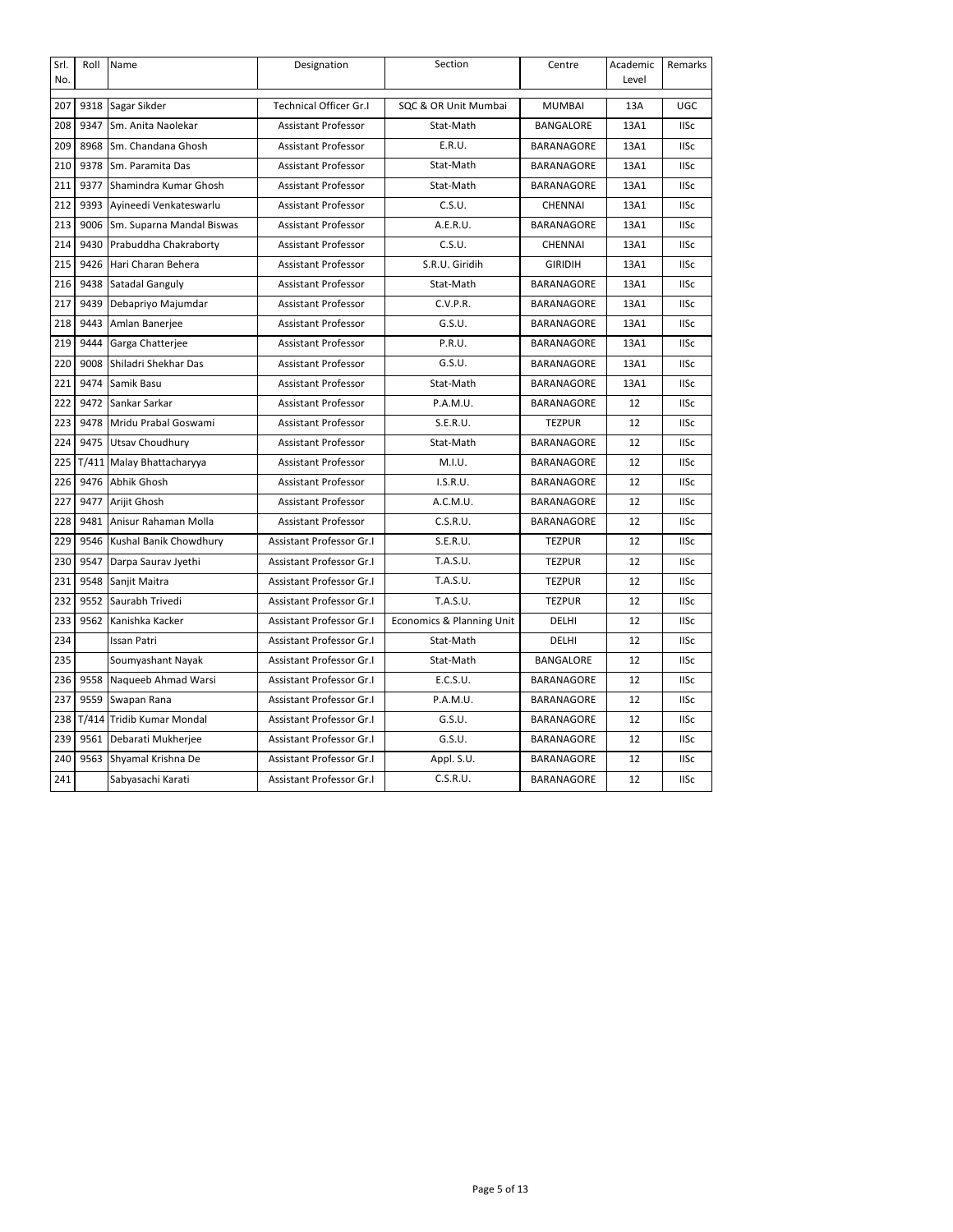## List of Non-Faculty staff as on 1st November 2020

| Srl.<br>No.    | Roll  | Name                          | Designation                                        | Section               | Centre            | Pay Level | Remarks               |
|----------------|-------|-------------------------------|----------------------------------------------------|-----------------------|-------------------|-----------|-----------------------|
|                |       |                               |                                                    |                       |                   |           |                       |
| $\mathbf{1}$   |       | 9553 Kishor Chandra Satpathy  | Chief Librarian                                    | Library               | <b>BARANAGORE</b> | 14        | UGC                   |
| 2              | 9257  | Tapan Kumar Mandal            | Deputy Librarian                                   | Library               | BARANAGORE        | 13A       | UGC                   |
| 3              | 9551  | Sm. Monali Mitra (Paladhi)    | Deputy Librarian                                   | Library               | BARANAGORE        | 12        | UGC                   |
| 4              | 9480  | Brig Jagdish Narayan Pandey   | Chief Executive (Administration & Finance)         | C.E. (A&F)'s Office   | <b>BARANAGORE</b> | 13A       | Non-Faculty Pay Level |
| 5              |       | 9334 Sudip Kumar Chakraborty  | Deputy Chief Executive (Finance) 'B'               | Accounts              | <b>BARANAGORE</b> | 13        | Non-Faculty Pay Level |
| 6              | 9313  | Jadab Kumar Pal               | Deputy Chief Executive (Admin.) 'A'                | C.E. (A&F)'s Office   | BARANAGORE        | 12        | Non-Faculty Pay Level |
| $\overline{7}$ | 9483  | Pratyush Banerjee             | Deputy Chief Executive (Admin.) 'A'                |                       | DELHI             | 12        | Non-Faculty Pay Level |
| 8              | T/413 | Samapan Padhi                 | Deputy Chief Executive (Admin.) 'A'                | Personnel Unit        | BARANAGORE        | 12        | Non-Faculty Pay Level |
| 9              | 9536  | Sm. Ashwini Ganesh Tambe      | Deputy Chief Executive (Admin.) 'A'                |                       | BANGALORE         | 12        | Non-Faculty Pay Level |
| 10             | 9308  | Amitava Mukherjee             | Deputy Chief Executive (Finance) 'A'               | Accounts              | <b>BARANAGORE</b> | 12        | Non-Faculty Pay Level |
| 11             | 9457  | Avijit Ganguly                | Senior Engineer (Civil)                            | Engg. Unit            | BARANAGORE        | 12        | Non-Faculty Pay Level |
| 12             | 9226  | Arindam Kar                   | Associate Scientist 'C'                            | I.S.E.C. Office       | <b>BARANAGORE</b> | 12        | Non-Faculty Pay Level |
| 13             | 8492  | Sujit Adhikari                | Associate Scientist 'C'                            | A.E.R.U.              | <b>BARANAGORE</b> | 12        | Non-Faculty Pay Level |
| 14             | 8689  | Subhasish Kumar Pal           | Associate Scientist 'C'                            | C.S.S.C.              | BARANAGORE        | 11        | Non-Faculty Pay Level |
| 15             | 8680  | Subhash Barman                | Associate Scientist 'C'                            | P.S.U.                | BARANAGORE        | 11        | Non-Faculty Pay Level |
| 16             | 9224  | Sm. Urmichhanda Bhattacharyya | Associate Scientist 'C'                            | Stat-Math             | BARANAGORE        | 11        | Non-Faculty Pay Level |
| 17             | 8622  | H.M. Rajashekara              | Associate Scientist 'C'                            | E.A.U.                | BANGALORE         | 12        | Non-Faculty Pay Level |
| 18             | 8900  | Prabir Kumar Ghosal           | Associate Scientist 'C'                            | A.E.R.U.              | BARANAGORE        | 11        | Non-Faculty Pay Level |
| 19             | 8931  | Tamaltaru Pal                 | Associate Scientist 'C'                            | C.V.P.R.              | <b>BARANAGORE</b> | 11        | Non-Faculty Pay Level |
| 20             | 9011  | Sm. Saswati Das               | Associate Scientist 'C'                            | E.R.U.                | BARANAGORE        | 11        | Non-Faculty Pay Level |
| 21             | 9247  | Udaya Bhanu Kandha            | Associate Scientist 'C'                            | Library               | DELHI             | 11        | Non-Faculty Pay Level |
| 22             | 8905  | Partha De                     | Associate Scientist 'C'                            | P.S.U.                | <b>BARANAGORE</b> | 11        | Non-Faculty Pay Level |
| 23             | 9003  | Sauren Das                    | Associate Scientist 'C'                            | A.E.R.U.              | BARANAGORE        | 11        | Non-Faculty Pay Level |
| 24             | 8548  | Baidyanath Pal                | Associate Scientist 'C'                            | B.A.U.                | <b>BARANAGORE</b> | 11        | Non-Faculty Pay Level |
| 25             | 9450  | Debasish Chakrabarti          | Senior Accounts Officer                            | Accounts              | BARANAGORE        | 11        | Non-Faculty Pay Level |
| 26             | 9369  | Sujan Dutta                   | Senior Accounts Officer                            | Accounts              | BARANAGORE        | 11        | Non-Faculty Pay Level |
| 27             | 9410  | Parama Gogoi                  | Senior Accounts Officer                            |                       | DELHI             | 11        | Non-Faculty Pay Level |
| 28             | 8464  | Sm. N. Sarvamangala           | Senior Accounts Officer                            |                       | BANGALORE         | 11        | Non-Faculty Pay Level |
| 29             | 8639  | Anjan Mookherjee              | Senior Administrative Officer                      | Dean's Office         | <b>BARANAGORE</b> | 12        | Non-Faculty Pay Level |
| 30             | 9314  | Manoj Kumar Pandey            | Senior Administrative Officer                      | C.E. (A&F)'s Office   | BARANAGORE        | 11        | Non-Faculty Pay Level |
| 31             | 8923  | S. A. Srinivas                | Senior Administrative Officer                      | Admn.                 | DELHI             | 11        | Non-Faculty Pay Level |
| 32             | 9370  | Palash Chandra Karan          | Senior Administrative Officer                      |                       | BANGALORE         | 11        | Non-Faculty Pay Level |
| 33             | 9461  | Durgam Giri                   | Senior Administrative Officer                      | Pub. R.U.             | <b>BARANAGORE</b> | 11        | Non-Faculty Pay Level |
| 34             | 9398  |                               | Senior Administrative Officer                      |                       | <b>TEZPUR</b>     | 11        |                       |
|                |       | <b>Biju Mathew</b>            |                                                    |                       |                   |           | Non-Faculty Pay Level |
| 35<br>36       | 8542  | Malay Kr. Basu                | <b>Accounts Officer</b><br><b>Accounts Officer</b> | <b>Accounts</b>       | BARANAGORE        | 10        | Non-Faculty Pay Level |
|                | 9482  | R. Sridharan                  |                                                    |                       | CHENNAI           | 10        | Non-Faculty Pay Level |
| 37             | 8694  | Gouri Sankar Acharya          | <b>Accounts Officer</b>                            | P.F. Unit             | BARANAGORE        | 10        | Non-Faculty Pay Level |
| 38             | 9484  | Vikrant Kumar                 | <b>Accounts Officer</b>                            | R.C. Bose             | BARANAGORE        | 10        | Non-Faculty Pay Level |
| 39             | 8342  | Santanu Bag                   | <b>Accounts Officer</b>                            | P.F. Unit             | <b>BARANAGORE</b> | 10        | Non-Faculty Pay Level |
| 40             | 9245  | Dhaneswar Dora                | <b>Accounts Officer</b>                            |                       | BANGALORE         | 10        | Non-Faculty Pay Level |
| 41             |       | 8710 Pradip Kumar Behara      | <b>Accounts Officer</b>                            | P.F. Unit             | BARANAGORE        | 10        | Non-Faculty Pay Level |
| 42             |       | 8716 Dilip Kr. Halder         | <b>Accounts Officer</b>                            | Accounts              | BARANAGORE        | 10        | Non-Faculty Pay Level |
| 43             | 9557  | Vineet Kumar                  | <b>Accounts Officer</b>                            |                       | <b>TEZPUR</b>     | 10        | Non-Faculty Pay Level |
| 44             | 8315  | Bijan Kr. Barman              | Administrative Officer                             | Dean's Office         | BARANAGORE        | 10        | Non-Faculty Pay Level |
| 45             | 8322  | Raj Narayan Mukherjee         | Administrative Officer                             | <b>Estate Office</b>  | BARANAGORE        | 10        | Non-Faculty Pay Level |
| 46             | 8419  | Probir Chattoraj              | Administrative Officer                             | <b>Estate Office</b>  | BARANAGORE        | 10        | Non-Faculty Pay Level |
| 47             | 8624  | Sm. Simmi Marwah              | Administrative Officer                             |                       | DELHI             | 10        | Non-Faculty Pay Level |
| 48             | 8535  | Rajib Kr. Bardhan             | Administrative Officer                             | M.E.R.U.              | BARANAGORE        | 10        | Non-Faculty Pay Level |
| 49             | 8561  | Sounak Chakraborty            | Administrative Officer                             | C.E. (A&F)'s Office   | BARANAGORE        | 10        | Non-Faculty Pay Level |
| 50             | 8072  | Anil Kumar Shukla             | Administrative Officer                             | Stat-Math             | DELHI             | 10        | Non-Faculty Pay Level |
| 51             | 8705  | Partha Bhattacharya           | Administrative Officer                             | Personnel Unit        | BARANAGORE        | 10        | Non-Faculty Pay Level |
| 52             | 9490  | Arpan Biswas                  | Administrative Officer                             | Director's Office     | BARANAGORE        | 10        | Non-Faculty Pay Level |
| 53             | 9535  | Utpal Mahato                  | Administrative Officer                             | M.W.U.                | BARANAGORE        | 10        | Non-Faculty Pay Level |
| 54             | 9544  | Subhajyoti Das                | Administrative Officer                             | <b>Central Stores</b> | BARANAGORE        | 10        | Non-Faculty Pay Level |
| 55             | 9545  | Abhishek Mandal               | Administrative Officer                             |                       | <b>GIRIDIH</b>    | 10        | Non-Faculty Pay Level |
| 56             | 8721  | Subrata Dey                   | Administrative Officer                             | P.P.U.                | BARANAGORE        | 10        | Non-Faculty Pay Level |
| 57             | 8691  | Bikash Rn. Biswas             | Administrative Officer                             | R.C. Bose             | BARANAGORE        | 10        | Non-Faculty Pay Level |
| 58             | 8270  | Dibyendu Bose                 | Associate Scientist 'B'                            | Dean's Office         | BARANAGORE        | 11        | Non-Faculty Pay Level |
| 59             | 9053  | Sm. Sonali Chakraborty        | Associate Scientist 'B'                            | S.R.U.                | BARANAGORE        | 10        | Non-Faculty Pay Level |
| 60             | 9051  | Kaushik Bhattacharya          | Associate Scientist 'B'                            | A.E.R.U.              | BARANAGORE        | 10        | Non-Faculty Pay Level |
| 61             | 9166  | Ashis Kumar Pal               | Associate Scientist 'B'                            | Library               | BARANAGORE        | 10        | Non-Faculty Pay Level |
| 62             | 9186  | Sm. Swati Choudhury           | Associate Scientist 'B'                            | M.I.U.                | BARANAGORE        | 10        | Non-Faculty Pay Level |
| 63             | 9088  | Rabindranath Jana             | Associate Scientist 'B'                            | S.R.U.                | BARANAGORE        | 10        | Non-Faculty Pay Level |
| 64             | 9012  | Sm. Chaiti Sharma Biswas      | Associate Scientist 'B'                            | E.R.U.                | BARANAGORE        | 10        | Non-Faculty Pay Level |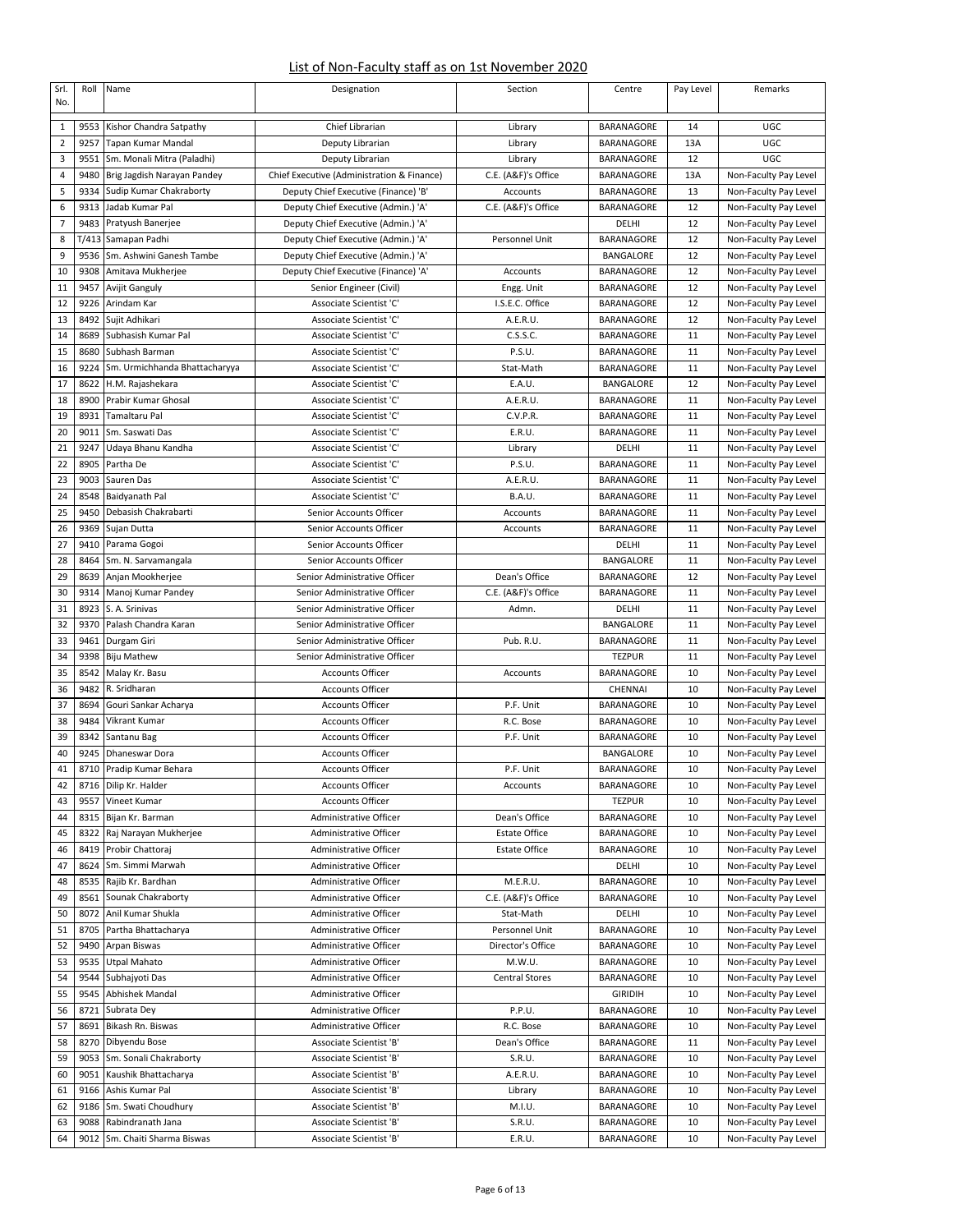| Srl.<br>No. | Roll         | Name                                      | Designation                                            | Section                     | Centre                   | Pay Level           | Remarks                                        |
|-------------|--------------|-------------------------------------------|--------------------------------------------------------|-----------------------------|--------------------------|---------------------|------------------------------------------------|
| 65          | 9331         | Athisii                                   | Associate Scientist 'B'                                | <b>Planning Unit</b>        | DELHI                    | 10                  | Non-Faculty Pay Level                          |
| 66          | 9002         | Chiranjib Medda                           | Associate Scientist 'B'                                | A.E.R.U.                    | BARANAGORE               | 10                  | Non-Faculty Pay Level                          |
| 67          | 9195         | Partha Pratim Mohanta                     | Associate Scientist 'B'                                | E.C.S.U.                    | BARANAGORE               | 10                  | Non-Faculty Pay Level                          |
| 68          | 9004         | Tapan Kumar Sasmal                        | Associate Scientist 'B'                                | A.E.R.U.                    | BARANAGORE               | 10                  | Non-Faculty Pay Level                          |
| 69          | 9005         | Asit Kumar Ghosh                          | Associate Scientist 'B'                                | A.E.R.U.                    | BARANAGORE               | 10                  | Non-Faculty Pay Level                          |
| 70          | 9157         | Jayanta Kundu                             | Associate Scientist 'B'                                | C.S.S.C.                    | BARANAGORE               | 10                  | Non-Faculty Pay Level                          |
| 71          | 9183         | Tapas Basu                                | Associate Scientist 'B'                                | Repro.-photo Unit           | BARANAGORE               | 10                  | Non-Faculty Pay Level                          |
| 72          | 9386         | Sm. Rimlee Bardhan                        | Engineer (Civil) 'B'                                   |                             | <b>TEZPUR</b>            | 10                  | Non-Faculty Pay Level                          |
| 73          | 9323         | Arindam Ghosh                             | Engineer (Civil) 'B'                                   | Engg. Unit                  | BARANAGORE               | 10                  | Non-Faculty Pay Level                          |
| 74          | 9416         | Rabindra Nath Raul                        | Engineer (Electrical) 'B'                              | E.M.U.                      | BARANAGORE               | 10                  | Non-Faculty Pay Level                          |
| 75          | 9335         | Himajit Debnath                           | Resident Medical Officer 'A'                           | M.W.U.                      | BARANAGORE               | 12                  | Non-Faculty Pay Level                          |
| 76          | 9353         | Sm. Arpita Konar (Basak)                  | Resident Medical Officer 'A'                           | M.W.U.                      | BARANAGORE               | 12                  | Non-Faculty Pay Level                          |
| 77          | 8903         | Kamalaksha Das                            | Associate Scientist 'A'                                | S.R.U.                      | BARANAGORE               | 8                   | Non-Faculty Pay Level                          |
| 78          | 8935         | Prem Chand Pandey                         | Associate Scientist 'A'                                | <b>Planning Unit</b>        | DELHI                    | 7                   | Non-Faculty Pay Level                          |
| 79          | 8913         | S. Sundaramoorthy                         | Associate Scientist 'A'                                | Library                     | BANGALORE                | 8                   | Non-Faculty Pay Level                          |
| 80          | 9421         | Viju Gulabrao Chavan                      | Engineer (Civil) 'A'                                   |                             | DELHI                    | 7                   | Non-Faculty Pay Level                          |
| 81<br>82    | 9556<br>9554 | Sagnik Chakraborty<br>Tuhin Sen           | Engineer (Civil) 'A'                                   | Engg. Unit                  | BANGALORE<br>BARANAGORE  | 7<br>$\overline{7}$ | Non-Faculty Pay Level<br>Non-Faculty Pay Level |
| 83          | 9555         | <b>Bikramjit Dutta</b>                    | Engineer (Civil) 'A'<br>Engineer (Civil) 'A'           | Engg. Unit                  | BARANAGORE               | 7                   | Non-Faculty Pay Level                          |
| 84          | 8781         | Chinmay Bhattacharya                      | Engineering Assistant 'C'                              | P.P.U.                      | BARANAGORE               | 8                   | Non-Faculty Pay Level                          |
| 85          | 9280         | Biswajit Mahata                           | Engineering Assistant (Civil) 'C'                      | Engg. Unit                  | BARANAGORE               | 7                   | Non-Faculty Pay Level                          |
| 86          | 8980         | Sm. Minu Das                              | Nurse 'C'                                              | M.W.U.                      | BARANAGORE               | $\overline{7}$      | Non-Faculty Pay Level                          |
| 87          | 8642         | Sanjoy Kr. Das                            | Scientific Assistant 'C'                               | P.R.U.                      | BARANAGORE               | 8                   | Non-Faculty Pay Level                          |
| 88          | 8632         | Rajat Kanti Chatterjee                    | Scientific Assistant 'C'                               | E.C.S.U.                    | BARANAGORE               | 8                   | Non-Faculty Pay Level                          |
| 89          | 8926         | Sm. Sushavona Chatterjee                  | Scientific Assistant 'C'                               | Library                     | BARANAGORE               | 7                   | Non-Faculty Pay Level                          |
| 90          | 9337         | Ashish Biswas                             | Scientific Assistant 'C'                               | Dean's Office               | BARANAGORE               | 7                   | Non-Faculty Pay Level                          |
| 91          | 9329         | Prosenjit Das                             | Scientific Assistant 'C'                               | I.S.R.U.                    | BARANAGORE               | 7                   | Non-Faculty Pay Level                          |
| 92          | 9184         | Partha Pratim Halder                      | Scientific Assistant 'C'                               | Library                     | BARANAGORE               | $\overline{7}$      | Non-Faculty Pay Level                          |
| 93          | 8674         | Dipak Kumar Mondal                        | Section Officer (A/cs.)                                | Cash                        | BARANAGORE               | 8                   | Non-Faculty Pay Level                          |
| 94          | 8605         | Samar Bhattacharyya                       | Section Officer (A/cs.)                                | Cash                        | BARANAGORE               | 8                   | Non-Faculty Pay Level                          |
| 95          | 8656         | Biman Dey Sarkar                          | Section Officer (A/cs.)                                | Dean's Office               | BARANAGORE               | 7                   | Non-Faculty Pay Level                          |
| 96          | 8747         | Umesh Shaw                                | Section Officer (A/cs.)                                | Accounts                    | BARANAGORE               | 7                   | Non-Faculty Pay Level                          |
| 97          | 8719<br>8892 | Samir Majumder                            | Section Officer (A/cs.)                                | Accounts                    | BARANAGORE<br>BARANAGORE | 7<br>7              | Non-Faculty Pay Level                          |
| 98<br>99    | 8894         | Asim Kr. Chattopadhyay<br>Tarun Kr. Kundu | Section Officer (A/cs.)<br>Section Officer (A/cs.)     | Accounts<br>S.R.U.          | BARANAGORE               | 7                   | Non-Faculty Pay Level<br>Non-Faculty Pay Level |
| 100         | 8893         | Kartik Roy                                | Section Officer (A/cs.)                                | Accounts                    | BARANAGORE               | 7                   | Non-Faculty Pay Level                          |
| 101         | 8741         | Raj Kishor Prasad                         | Section Officer (A/cs.)                                | Accounts                    | <b>BARANAGORE</b>        | 7                   | Non-Faculty Pay Level                          |
| 102         | 9019         | Sm. Subha P.V.                            | Section Officer (A/cs.)                                |                             | <b>BANGALORE</b>         | 7                   | Non-Faculty Pay Level                          |
| 103         | 8891         | Sudip Kr. Roy                             | Section Officer (A/cs.)                                | P.F. Unit                   | BARANAGORE               | $\overline{7}$      | Non-Faculty Pay Level                          |
| 104         | 9022         | Pradeep Kumar Ekka                        | Section Officer (A/cs.)                                |                             | <b>GIRIDIH</b>           | $\overline{7}$      | Non-Faculty Pay Level                          |
| 105         | 8407         | Sm. N.A. Rao                              | Section Officer (General)                              | SQC & OR Unit Mumbai        | <b>MUMBAI</b>            | 8                   | Non-Faculty Pay Level                          |
| 106         | 8284         | Sujit Kr. Basak                           | Section Officer (General)                              | C.S.C.R.                    | BARANAGORE               | 7                   | Non-Faculty Pay Level                          |
| 107         | 8556         | Nanda Gopal Chakraborty                   | Section Officer (General)                              | G.S.U.                      | BARANAGORE               | 7                   | Non-Faculty Pay Level                          |
| 108         | 8717         | Tapas Kr. Sarkar                          | Section Officer (General)                              | Appl. S.U.                  | BARANAGORE               | 7                   | Non-Faculty Pay Level                          |
| 109         | 8713         | Debabrata Mitra                           | Section Officer (General)                              | I.S.E.C. Office             | BARANAGORE               | 7                   | Non-Faculty Pay Level                          |
| 110         | 8562         | Abhijit Sengupta                          | Section Officer (General)                              | M.E.R.U.                    | BARANAGORE               | 7                   | Non-Faculty Pay Level                          |
| 111         | 8559         | Dipak Sarkar                              | Section Officer (General)                              | M.W.U.                      | BARANAGORE               | 7                   | Non-Faculty Pay Level                          |
| 112         | 8746         | Debasis Das                               | Section Officer (General)                              | R.B. Cell                   | BARANAGORE               | $\overline{7}$      | Non-Faculty Pay Level                          |
| 113         | 8725         | R. Kalyanaraman                           | Section Officer (General)                              | D.R.T.C.                    | BANGALORE                | $\overline{7}$      | Non-Faculty Pay Level                          |
| 114<br>115  | 8692<br>8937 | Kaushik Nandy<br>Sm. Bela Manna           | Section Officer (General)<br>Section Officer (General) | Imp./Trav. Cell<br>I.S.R.U. | BARANAGORE<br>BARANAGORE | 7<br>7              | Non-Faculty Pay Level<br>Non-Faculty Pay Level |
| 116         | 8715         | Sekhar Kar                                | Section Officer (General)                              | Stat-Math                   | BARANAGORE               | 7                   | Non-Faculty Pay Level                          |
| 117         | 8912         | L. K. Sriharsha                           | Section Officer (General)                              |                             | BANGALORE                | 7                   | Non-Faculty Pay Level                          |
| 118         | 8887         | Jayanta Das                               | Section Officer (General)                              | L.R.U.                      | BARANAGORE               | 7                   | Non-Faculty Pay Level                          |
| 119         | 8722         | Biplab De Sarkar                          | Section Officer (General)                              | E.R.U.                      | BARANAGORE               | 7                   | Non-Faculty Pay Level                          |
| 120         | 9021         | Ganesh Chandra Tudu                       | Section Officer (General)                              |                             | <b>GIRIDIH</b>           | $\overline{7}$      | Non-Faculty Pay Level                          |
| 121         | 9020         | Sm. Anupama N. R.                         | Section Officer (General)                              |                             | BANGALORE                | $\overline{7}$      | Non-Faculty Pay Level                          |
| 122         | 8974         | S. Shaajee                                | Section Officer (General)                              | SQC & OR Unit Chennai       | CHENNAI                  | 7                   | Non-Faculty Pay Level                          |
| 123         | 8989         | Sm. Suchitra Balame                       | Section Officer (General)                              | A.C.M.U.                    | BARANAGORE               | 7                   | Non-Faculty Pay Level                          |
| 124         | 9043         | Partha Pratim Haldar                      | Section Officer (General)                              | Personnel Unit              | BARANAGORE               | $\overline{7}$      | Non-Faculty Pay Level                          |
| 125         | 8988         | Puspendu Paul                             | Section Officer (General)                              | Director's Office           | BARANAGORE               | $\overline{7}$      | Non-Faculty Pay Level                          |
| 126         | 8999         | Manas Pal                                 | Section Officer (General)                              | Dean's Office               | BARANAGORE               | 7                   | Non-Faculty Pay Level                          |
| 127         | 8880         | Dipankar Sarkar                           | Section Officer (General)                              | <b>Central Stores</b>       | BARANAGORE               | 7                   | Non-Faculty Pay Level                          |
| 128         | 9275         | Junghare Khushal Chindhuji                | Security Officer                                       | Security Unit               | BARANAGORE               | 8                   | Non-Faculty Pay Level                          |
| 129         | 9424         | Prabhu Periyasamy M                       | Engineering Assistant (Electrical) 'B'                 |                             | DELHI                    | 6                   | Non-Faculty Pay Level                          |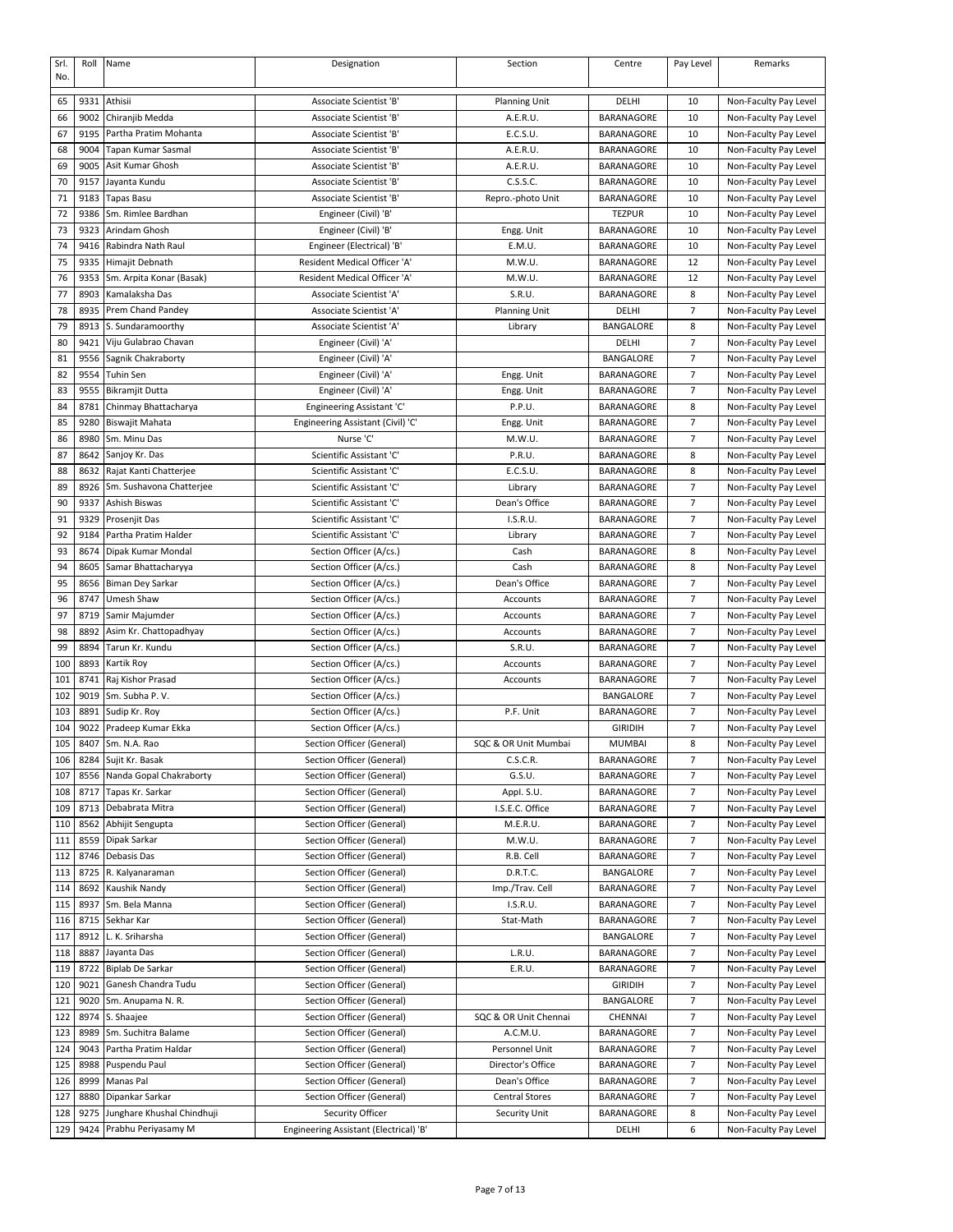| Srl.<br>No. | Roll         | Name                                   | Designation                                          | Section                       | Centre                          | Pay Level                        | Remarks                                        |
|-------------|--------------|----------------------------------------|------------------------------------------------------|-------------------------------|---------------------------------|----------------------------------|------------------------------------------------|
| 130         | 9423         | <b>Suprativ Biswas</b>                 | Manager (Guest House) 'B'                            | <b>Guest House</b>            | <b>BARANAGORE</b>               | 6                                | Non-Faculty Pay Level                          |
| 131         | 8924         | Prasanta Kr. Sau                       | Pharmacist 'C'                                       | M.W.U.                        | BARANAGORE                      | 7                                | Non-Faculty Pay Level                          |
| 132         | 9255         | Dulal Chandra Das                      | Pharmacist 'C'                                       | M.W.U.                        | <b>BARANAGORE</b>               | $\overline{7}$                   | Non-Faculty Pay Level                          |
| 133         | 9243         | Jiban Krishna Pal                      | Scientific Assistant 'B                              | Library                       | BARANAGORE                      | 6                                | Non-Faculty Pay Level                          |
| 134         | 9242         | Subrata Das                            | Scientific Assistant 'B'                             | Library                       | BARANAGORE                      | 6                                | Non-Faculty Pay Level                          |
| 135         | 9381         | Siva Kumar R                           | Scientific Assistant 'B'                             |                               | CHENNAI                         | 6                                | Non-Faculty Pay Level                          |
| 136         | 9387         | Hemantaraj Kachari                     | Scientific Assistant 'B'                             |                               | <b>TEZPUR</b>                   | 6                                | Non-Faculty Pay Level                          |
| 137         | 9397         | Rajesh Sharma                          | Scientific Assistant 'B'                             |                               | DELHI                           | 6                                | Non-Faculty Pay Level                          |
| 138         | 8947         | Sankar Prosad Dutta                    | Scientific Assistant 'B'                             | Library                       | <b>BARANAGORE</b>               | 7                                | Non-Faculty Pay Level                          |
| 139         | 9414         | Somenath Das                           | Scientific Assistant 'B                              | Appl. S.U.                    | <b>BARANAGORE</b>               | 6                                | Non-Faculty Pay Level                          |
| 140         | 9185         | Puspal Kundu                           | Scientific Assistant 'B'                             | Repro.-photo Unit             | <b>BARANAGORE</b>               | 7                                | Non-Faculty Pay Level                          |
| 141         | 9187         | Subrata Paul                           | Scientific Assistant 'B'                             | Repro.-photo Unit             | BARANAGORE                      | 6                                | Non-Faculty Pay Level                          |
| 142         | 9385         | Sm. Kakoli Gogoi                       | Scientific Assistant (Library) 'B'                   |                               | <b>TEZPUR</b>                   | 6                                | Non-Faculty Pay Level                          |
| 143         | 9440         | Sm. Kalpana T.M.                       | Scientific Assistant (Library) 'B'                   |                               | CHENNAI                         | 6                                | Non-Faculty Pay Level                          |
| 144         | 8666         | Md. Jalaluddin                         | Scientific Assistant (Library) 'B'                   | Library                       | BARANAGORE                      | 7                                | Non-Faculty Pay Level                          |
| 145         | 8199         | Sm. Shyamali Nath                      | Senior Assistant                                     | Accounts                      | BARANAGORE                      | $\overline{7}$                   | Non-Faculty Pay Level                          |
| 146         | 8560         | Sheo Shanker Roy                       | Senior Assistant                                     | <b>Internal Audit</b>         | BARANAGORE                      | $\overline{7}$                   | Non-Faculty Pay Level                          |
| 147         | 8268         | <b>Tapas Chakraborty</b>               | Senior Assistant                                     | Personnel Unit                | BARANAGORE                      | 7                                | Non-Faculty Pay Level                          |
| 148         | 8420         | Amitabha Sinha                         | Senior Assistant                                     | Appl. S.U.                    | BARANAGORE                      | 7                                | Non-Faculty Pay Level                          |
| 149         | 8557         | Sekhar Rn. Pyne                        | Senior Assistant                                     | M.I.U.                        | BARANAGORE<br><b>BARANAGORE</b> | $\overline{7}$<br>$\overline{7}$ | Non-Faculty Pay Level                          |
| 150<br>151  | 8711<br>8841 | Indranil Dutta                         | Senior Assistant                                     | Director's Office<br>E.C.S.U. |                                 | 7                                | Non-Faculty Pay Level                          |
| 152         | 8857         | Dipesh Chanda<br>Nirmal Kumar Biswas   | Senior Assistant<br>Senior Assistant                 | C.E. (A&F)'s Office           | BARANAGORE<br><b>BARANAGORE</b> | 7                                | Non-Faculty Pay Level<br>Non-Faculty Pay Level |
| 153         | 8839         | Raj Nath Ram                           | Senior Assistant                                     | <b>Internal Audit</b>         | BARANAGORE                      | $\overline{7}$                   | Non-Faculty Pay Level                          |
| 154         | 8693         | Amitava Bhattacharjee                  | Senior Assistant                                     | SQC & OR Unit Kolkata         | BARANAGORE                      | $\overline{7}$                   | Non-Faculty Pay Level                          |
| 155         | 8945         | Chunu Ram Saren                        | Senior Assistant                                     | E.R.U.                        | <b>BARANAGORE</b>               | 7                                | Non-Faculty Pay Level                          |
| 156         | 8907         | Md. Naquib Akhtar                      | Senior Assistant                                     |                               | <b>GIRIDIH</b>                  | 7                                | Non-Faculty Pay Level                          |
| 157         | 8972         | Sm. Rama Bhattacharya                  | Senior Assistant                                     | Stat-Math                     | BARANAGORE                      | 7                                | Non-Faculty Pay Level                          |
| 158         | 9170         | Santanu Das                            | Senior Assistant                                     | Personnel Unit                | BARANAGORE                      | $\overline{7}$                   | Non-Faculty Pay Level                          |
| 159         | 9063         | Sekhar Sarkar                          | Senior Assistant                                     | E.C.S.U.                      | BARANAGORE                      | 7                                | Non-Faculty Pay Level                          |
| 160         | 9147         | K. Venkata Ramana                      | Senior Assistant                                     | SQC & OR Unit Hyderabad       | HYDERABAD                       | $\overline{7}$                   | Non-Faculty Pay Level                          |
| 161         | 9066         | S. Subramanian                         | Senior Assistant                                     |                               | DELHI                           | 7                                | Non-Faculty Pay Level                          |
| 162         | 9136         | <b>Tanmoy Das</b>                      | Senior Assistant                                     | H.G.U.                        | <b>BARANAGORE</b>               | 7                                | Non-Faculty Pay Level                          |
| 163         | 9214         | Bikash Saha                            | Senior Assistant                                     | Accounts                      | BARANAGORE                      | 6                                | Non-Faculty Pay Level                          |
| 164         | 8973         | Ranjan Chowdhury                       | Senior Assistant                                     | M.E.R.U.                      | BARANAGORE                      | 7                                | Non-Faculty Pay Level                          |
| 165         | 9199         | Ajoy Kumar Saha                        | Senior Assistant                                     | Dean's Office                 | BARANAGORE                      | 6                                | Non-Faculty Pay Level                          |
| 166         | 9203         | Kamal Kashyapi                         | Senior Assistant                                     | Personnel Unit                | BARANAGORE                      | 6                                | Non-Faculty Pay Level                          |
| 167         | 9200         | Somnath Das                            | Senior Assistant                                     | M.E.R.U.                      | BARANAGORE                      | 6                                | Non-Faculty Pay Level                          |
| 168         | 9172         | Sm. Snigdha Das                        | Senior Assistant                                     | A.C.M.U.                      | BARANAGORE                      | 7                                | Non-Faculty Pay Level                          |
| 169         | 9208         | Chandra Sekhar Das                     | Senior Assistant                                     | P.P.U.                        | BARANAGORE                      | 6                                | Non-Faculty Pay Level                          |
| 170         | 9202         | Debabrata Karmakar                     | Senior Assistant                                     | Pub. R.U.                     | BARANAGORE                      | 6                                | Non-Faculty Pay Level                          |
| 171         | 8714         | <b>Tapas Mondal</b>                    | Senior Assistant (A/cs.)                             | Engg. Unit                    | BARANAGORE                      | 7                                | Non-Faculty Pay Level                          |
| 172         | 9065         | Lalan Kumar Singh                      | Senior Assistant (A/cs.)                             | Admn.                         | DELHI                           | 7                                | Non-Faculty Pay Level                          |
| 173         | 9171         | Subhasish Basu                         | Senior Assistant (A/cs.)                             | Accounts                      | BARANAGORE                      | 6                                | Non-Faculty Pay Level                          |
| 174         | 9148         | O. Siva Kumar                          | Senior Assistant (A/cs.)                             | SQC & OR Unit Hyderabad       | HYDERABAD                       | 7                                | Non-Faculty Pay Level                          |
| 175         | 9145         | Sm. Lakshmi Dutta                      | Senior Assistant (A/cs.)                             | Accounts                      | BARANAGORE                      | 6                                | Non-Faculty Pay Level                          |
| 176         | 9197         | Sm. Bhaswati Sikdar                    | Senior Assistant (A/cs.)                             | Accounts                      | BARANAGORE                      | 6                                | Non-Faculty Pay Level                          |
| 177<br>178  | 9137<br>9138 | Shankar Bahadur                        | Senior Assistant (A/cs.)<br>Senior Assistant (A/cs.) | A.E.R.U.<br>S.O.S.U.          | BARANAGORE<br>BARANAGORE        | 6<br>6                           | Non-Faculty Pay Level                          |
| 179         | 9165         | Snigdha Chatterjee<br>Sm. E. Asha Lata | Senior Assistant (A/cs.)                             |                               | BANGALORE                       | 6                                | Non-Faculty Pay Level<br>Non-Faculty Pay Level |
| 180         | 9196         | Sm. Sabita Das                         | Senior Assistant (A/cs.)                             | M.E.R.U.                      | BARANAGORE                      | 6                                | Non-Faculty Pay Level                          |
| 181         | 9198         | Jitendra Kumar Choudhury               | Senior Assistant (A/cs.)                             | Accounts                      | BARANAGORE                      | 6                                | Non-Faculty Pay Level                          |
| 182         | 9098         | Ratan Chakraborty                      | Senior Assistant (A/cs.)                             | M.E.R.U.                      | BARANAGORE                      | 7                                | Non-Faculty Pay Level                          |
| 183         | 9212         | <b>Tarak Nath Pandit</b>               | Senior Assistant (A/cs.)                             | Accounts                      | BARANAGORE                      | 6                                | Non-Faculty Pay Level                          |
| 184         | 9232         | Manash Ranjan Adak                     | Senior Assistant (A/cs.)                             | E.M.U.                        | BARANAGORE                      | 6                                | Non-Faculty Pay Level                          |
| 185         | 9246         | Praveen Pandey                         | Senior Assistant (A/cs.)                             |                               | DELHI                           | 6                                | Non-Faculty Pay Level                          |
| 186         | 8530         | Sandip Chatterjee                      | Assistant (Laboratory) 'C'                           | A.E.R.U.                      | BARANAGORE                      | 7                                | Non-Faculty Pay Level                          |
| 187         | 8671         | Amit Kumar Paria                       | Assistant (Laboratory) 'C'                           | Appl. S.U.                    | BARANAGORE                      | 6                                | Non-Faculty Pay Level                          |
| 188         | 8249         | Shib Sankar Das                        | Assistant (Laboratory) 'C'                           | E.M.L.                        | BARANAGORE                      | 6                                | Non-Faculty Pay Level                          |
| 189         | 8644         | T. Thangapazam                         | Assistant (Library) 'C'                              | Library                       | BANGALORE                       | 7                                | Non-Faculty Pay Level                          |
| 190         | 9221         | Samiran Das                            | Assistant (Library) 'C'                              | Library                       | BARANAGORE                      | 6                                | Non-Faculty Pay Level                          |
| 191         | 9227         | Ranjit Kumar Sarkar                    | Assistant (Library) 'C'                              | Library                       | BARANAGORE                      | 6                                | Non-Faculty Pay Level                          |
| 192         | 8498         | V. Eswara Rao                          | Assistant (Library) 'C'                              | Library                       | BANGALORE                       | 6                                | Non-Faculty Pay Level                          |
| 193         | 8244         | Prabir Chakraborty                     | Assistant (Library) 'C' (Prov.)                      | Library                       | BARANAGORE                      | 6                                | Non-Faculty Pay Level                          |
| 194         | 8744         | Shibu Mukherjee                        | Assistant (Repro-Photo) 'C'                          | Repro.-photo Unit             | BARANAGORE                      | 6                                | Non-Faculty Pay Level                          |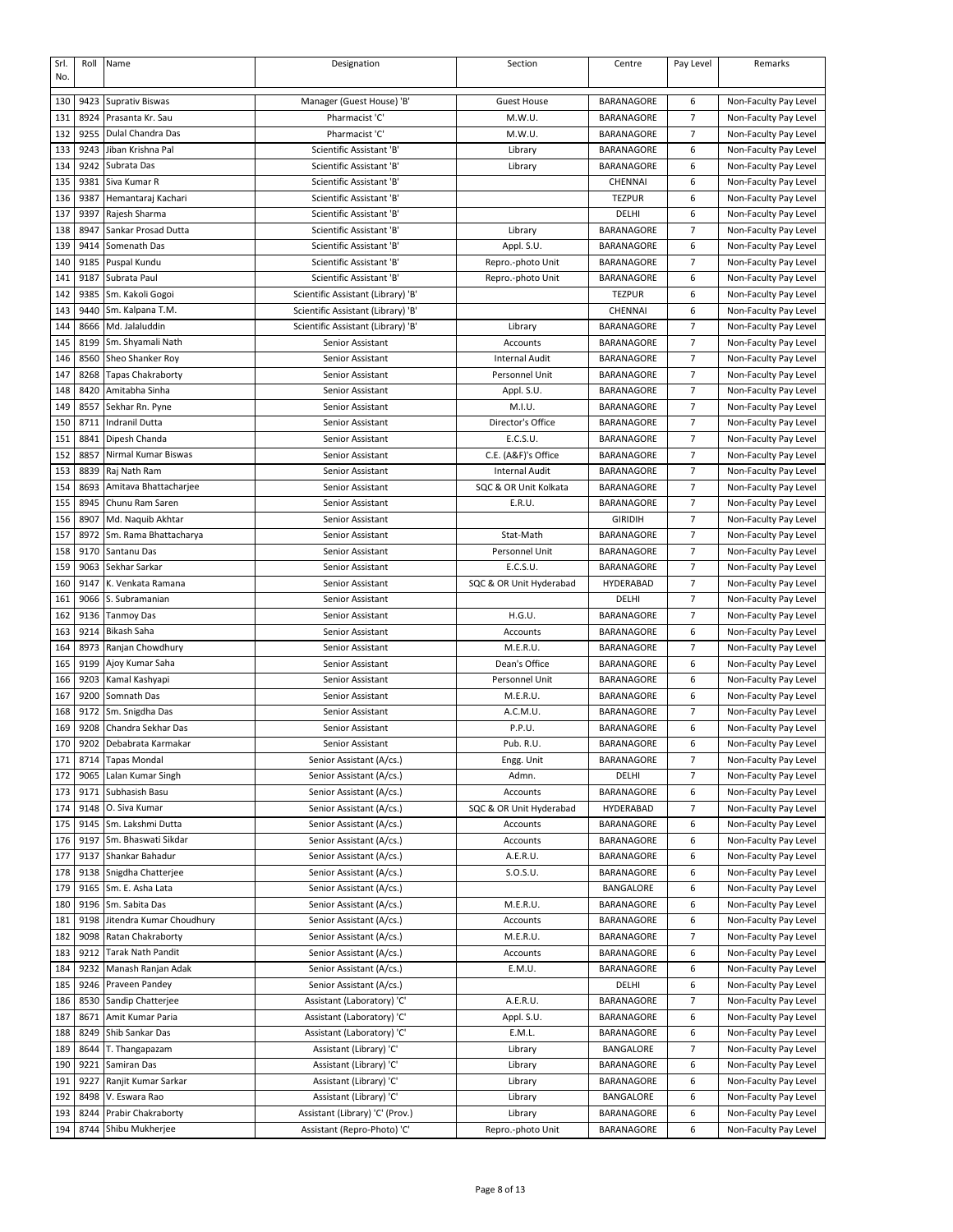| Srl.       | Roll         | Name                                      | Designation                                  | Section               | Centre                   | Pay Level      | Remarks                                        |
|------------|--------------|-------------------------------------------|----------------------------------------------|-----------------------|--------------------------|----------------|------------------------------------------------|
| No.        |              |                                           |                                              |                       |                          |                |                                                |
| 195        | 8842         | Apurba Sarkar                             | Office Assistant 'C'                         | P.R.U.                | BARANAGORE               | 7              | Non-Faculty Pay Level                          |
| 196        | 8654         | Sm. Ila Mazumder                          | Office Assistant 'C'                         | Repro.-photo Unit     | BARANAGORE               | $\overline{7}$ | Non-Faculty Pay Level                          |
| 197        | 8909         | Krishna Deo Roy                           | Office Assistant 'C'                         | <b>Central Stores</b> | BARANAGORE               | 7              | Non-Faculty Pay Level                          |
| 198        | 9041         | Pinaki Ghosh                              | Office Assistant 'C'                         | Engg. Unit            | BARANAGORE               | 7              | Non-Faculty Pay Level                          |
| 199        | 9039         | Niranjan Bahadur                          | Office Assistant 'C'                         | Accounts              | BARANAGORE               | 6              | Non-Faculty Pay Level                          |
| 200        | 9209         | Ashok Kumar                               | Office Assistant 'C'                         | A.E.R.U. Giridih      | <b>GIRIDIH</b>           | 6              | Non-Faculty Pay Level                          |
| 201        | 9037         | Kousik Halder                             | Office Assistant 'C'                         | P.S.U.                | BARANAGORE               | 6              | Non-Faculty Pay Level                          |
| 202        | 8646         | Lachman Bahadur Magranti                  | Office Assistant 'C'                         | SQC & OR Unit Kolkata | BARANAGORE               | 6              | Non-Faculty Pay Level                          |
| 203        | 9207         | Sandip Maitra                             | Office Assistant 'C'                         | A.E.R.U.              | BARANAGORE               | 6              | Non-Faculty Pay Level                          |
| 204        | 9118         | Shyam Kumar Shaw                          | Office Assistant 'C'                         | Social Sc. Divi.      | BARANAGORE               | 6              | Non-Faculty Pay Level                          |
| 205        | 8648         | <b>Umed Singh</b>                         | Office Assistant 'C'                         | Admn.                 | DELHI                    | 6              | Non-Faculty Pay Level                          |
| 206        | 9110         | Sukhen Das                                | Office Assistant 'C'                         | L.R.U.                | BARANAGORE               | 6              | Non-Faculty Pay Level                          |
| 207        | 9077         | Swarup Ghara                              | Office Assistant 'C'                         | P.R.U.                | BARANAGORE               | 6              | Non-Faculty Pay Level                          |
| 208        | 9105         | Prabir Das                                | Office Assistant 'C'                         | P.F. Unit             | BARANAGORE               | 6              | Non-Faculty Pay Level                          |
| 209        | 8604         | Chinmoy Ghosh Dastidar                    | Office Assistant 'C'                         | Accounts              | BARANAGORE               | 6              | Non-Faculty Pay Level                          |
| 210        | 9116         | Samir Ganguly                             | Office Assistant 'C'                         | R.B. Cell             | BARANAGORE               | 6              | Non-Faculty Pay Level                          |
| 211        | 9163         | Sankar Kumar Sen                          | Office Assistant 'C'                         | C.V.P.R.              | BARANAGORE               | 6              | Non-Faculty Pay Level                          |
| 212        | 9097         | Sm. Shampa Pal                            | Office Assistant 'C'                         | M.W.U.                | BARANAGORE               | 6              | Non-Faculty Pay Level                          |
| 213        | 9111         | Prasanta Paul                             | Office Assistant 'C'                         | <b>Estate Office</b>  | BARANAGORE               | 6              | Non-Faculty Pay Level                          |
| 214        | 8208         | Ratan Kr. Bhowmick                        | Office Assistant 'C'                         | M.E.R.U.              | <b>BARANAGORE</b>        | 4              | Non-Faculty Pay Level                          |
| 215        | 8237         | Mahesh Shaw                               | Office Assistant 'C'                         | Accounts              | BARANAGORE<br>BARANAGORE | 6              | Non-Faculty Pay Level                          |
| 216        | 9181<br>8861 | Satya Narayan Oraon<br>Sankar Behara      | Office Assistant 'C'                         | Canteen               |                          | 6<br>6         | Non-Faculty Pay Level                          |
| 217<br>218 | 8655         | Pradip Singh                              | Office Assistant 'C'<br>Office Assistant 'C' | Appl. S.U.<br>G.S.U.  | BARANAGORE<br>BARANAGORE | 6              | Non-Faculty Pay Level<br>Non-Faculty Pay Level |
| 219        | 9244         | <b>Biswajit Ghosh</b>                     | Scientific Assistant 'A'                     |                       | BARANAGORE               | 6              | Non-Faculty Pay Level                          |
| 220        | 9119         | Dilip Kumar Gayen                         | Scientific Assistant 'A'                     | Library<br>E.C.S.U.   | BARANAGORE               | 6              | Non-Faculty Pay Level                          |
| 221        | 9222         | Sandip Kumar De                           | Scientific Assistant 'A'                     | Library               | BARANAGORE               | 6              | Non-Faculty Pay Level                          |
| 222        | 9223         | Prabir Kumar Das                          | Scientific Assistant 'A'                     | Library               | BARANAGORE               | 6              | Non-Faculty Pay Level                          |
| 223        | 8550         | M. Venkataravanappa                       | Supervisor (Auto)                            |                       | BANGALORE                | 6              | Non-Faculty Pay Level                          |
| 224        | 8569         | Sasanka S. Sahoo                          | Supervisor (Auto)                            | Transport             | <b>BARANAGORE</b>        | 6              | Non-Faculty Pay Level                          |
| 225        | 8568         | Shyamal Kr. Roy                           | Supervisor (Auto)                            | Transport             | BARANAGORE               | 6              | Non-Faculty Pay Level                          |
| 226        | 9026         | V. Gunashekhar                            | Supervisor (Auto)                            |                       | BANGALORE                | 6              | Non-Faculty Pay Level                          |
| 227        | 9121         | Amar Pal Singh                            | Supervisor (Auto)                            | Transport             | DELHI                    | 6              | Non-Faculty Pay Level                          |
| 228        | 8769         | Arup Sarkar                               | Supervisor (Binding)                         | P.P.U.                | BARANAGORE               | 6              | Non-Faculty Pay Level                          |
| 229        | 8549         | Krishnamurthy Herlay                      | Supervisor (Electrical)                      |                       | BANGALORE                | 6              | Non-Faculty Pay Level                          |
| 230        | 9060         | Uday Sankar Mitra                         | Supervisor (Lift)                            | E.M.U.                | BARANAGORE               | 6              | Non-Faculty Pay Level                          |
| 231        | 8462         | K.N. Subramanya                           | Cook 'C'                                     |                       | BANGALORE                | 5              | Non-Faculty Pay Level                          |
| 232        | 9028         | Y.C. Gangadharaiah                        | Cook 'C'                                     |                       | BANGALORE                | 5              | Non-Faculty Pay Level                          |
| 233        | 9049         | Sukumar Bishoee                           | Cook 'C'                                     | R.S. Hostel           | BARANAGORE               | 5              | Non-Faculty Pay Level                          |
| 234        | 8365         | Debiyoti Biswas                           | Electrician 'C'                              | E.M.U.                | BARANAGORE               | 6              | Non-Faculty Pay Level                          |
| 235        |              | 9046 Rajesh Nath                          | Electrician 'C'                              | E.M.U.                | BARANAGORE               | 5              | Non-Faculty Pay Level                          |
| 236        | 9059         | Ramai Orao                                | Electrician 'C'                              | E.M.U.                | BARANAGORE               | 5              | Non-Faculty Pay Level                          |
| 237        | 8679         | <b>Balbir Singh Bist</b>                  | Electrician 'C'                              | E.M.U.                | DELHI                    | 5              | Non-Faculty Pay Level                          |
| 238        | 9075         | <b>William Patrick Tirkey</b>             | Electrician 'C'                              | E.M.U.                | BARANAGORE               | 5              | Non-Faculty Pay Level                          |
| 239        | 9073         | Shivaji Das                               | Operator-cum-Mechanic (Lift) 'C'             | E.M.U.                | BARANAGORE               | 5              | Non-Faculty Pay Level                          |
| 240        | 9072         | Mihir Baran Jana                          | Operator-cum-Mechanic (Lift) 'C'             | E.M.U.                | BARANAGORE               | 5              | Non-Faculty Pay Level                          |
| 241        | 9057         | Harish Chandra Behera                     | Plumber 'C'                                  | Engg. Unit            | BARANAGORE               | 5              | Non-Faculty Pay Level                          |
| 242        | 8011         | Jawaharlal Thakur                         | Telephone Operator 'C'                       | P.A.B.X.              | BARANAGORE               | 6              | Non-Faculty Pay Level                          |
| 243        | 8312         | Hari Sankar Shaw                          | Assistant (Farm) 'B'                         |                       | <b>GIRIDIH</b>           | 4              | Non-Faculty Pay Level                          |
| 244        | 8430         | Samir Kumar Chakraborty                   | Assistant (Laboratory) 'B'                   | A.E.R.U.              | BARANAGORE               | 5              | Non-Faculty Pay Level                          |
| 245        | 9271         | Chinmoy Mukherjee                         | Assistant (Laboratory) 'B'                   | E.M.L.                | BARANAGORE               | 4              | Non-Faculty Pay Level                          |
| 246        | 9330         | Sm. H.S. Manjula                          | Assistant (Library) 'B'                      |                       | BANGALORE                | 4              | Non-Faculty Pay Level                          |
| 247        | 9351         | Satyajit Dasgupta                         | Assistant (Printing) 'B'                     | P.P.U.                | BARANAGORE               | 4              | Non-Faculty Pay Level                          |
| 248        | 9349         | Gopal Mandol                              | Assistant (Printing) 'B'                     | P.P.U.                | BARANAGORE               | 4              | Non-Faculty Pay Level                          |
| 249<br>250 | 8546<br>9415 | Pratap Ch. Behara<br>Jayanta Kumar Mishra | Binder 'B'<br>Cook 'B'                       | P.P.U.<br>R.S. Hostel | BARANAGORE<br>BARANAGORE | 4<br>4         | Non-Faculty Pay Level                          |
| 251        | 9054         | Sukumar Ghosh                             | Driver 'B'                                   |                       | BARANAGORE               | 4              | Non-Faculty Pay Level                          |
| 252        | 8701         | Swapan Middya                             | Electrician 'B'                              | Transport<br>E.M.U.   | BARANAGORE               | 4              | Non-Faculty Pay Level<br>Non-Faculty Pay Level |
| 253        | 9074         | Dilip Ghosh                               | Electrician 'B'                              | E.M.U.                | BARANAGORE               | 4              | Non-Faculty Pay Level                          |
| 254        | 9419         | Shovan Khatua                             | Electrician 'B'                              | E.M.U.                | BARANAGORE               | 4              | Non-Faculty Pay Level                          |
| 255        | 9296         | Anil Kumar                                | Office Assistant 'B'                         | Transport             | DELHI                    | 4              | Non-Faculty Pay Level                          |
| 256        | 9326         | Himansu Sekhar Dutta                      | Office Assistant 'B'                         | C.E. (A&F)'s Office   | BARANAGORE               | 4              | Non-Faculty Pay Level                          |
| 257        | 9328         | Sm. Deepmala                              | Office Assistant 'B'                         |                       | DELHI                    | 4              | Non-Faculty Pay Level                          |
| 258        | 9327         | Somnath Bhattacharjya                     | Office Assistant 'B'                         | Imp./Trav. Cell       | BARANAGORE               | 4              | Non-Faculty Pay Level                          |
| 259        | 9324         | Sm. Pamli Sengupta                        | Office Assistant 'B'                         | C.S.C.R.              | BARANAGORE               | 4              | Non-Faculty Pay Level                          |
|            |              |                                           |                                              |                       |                          |                |                                                |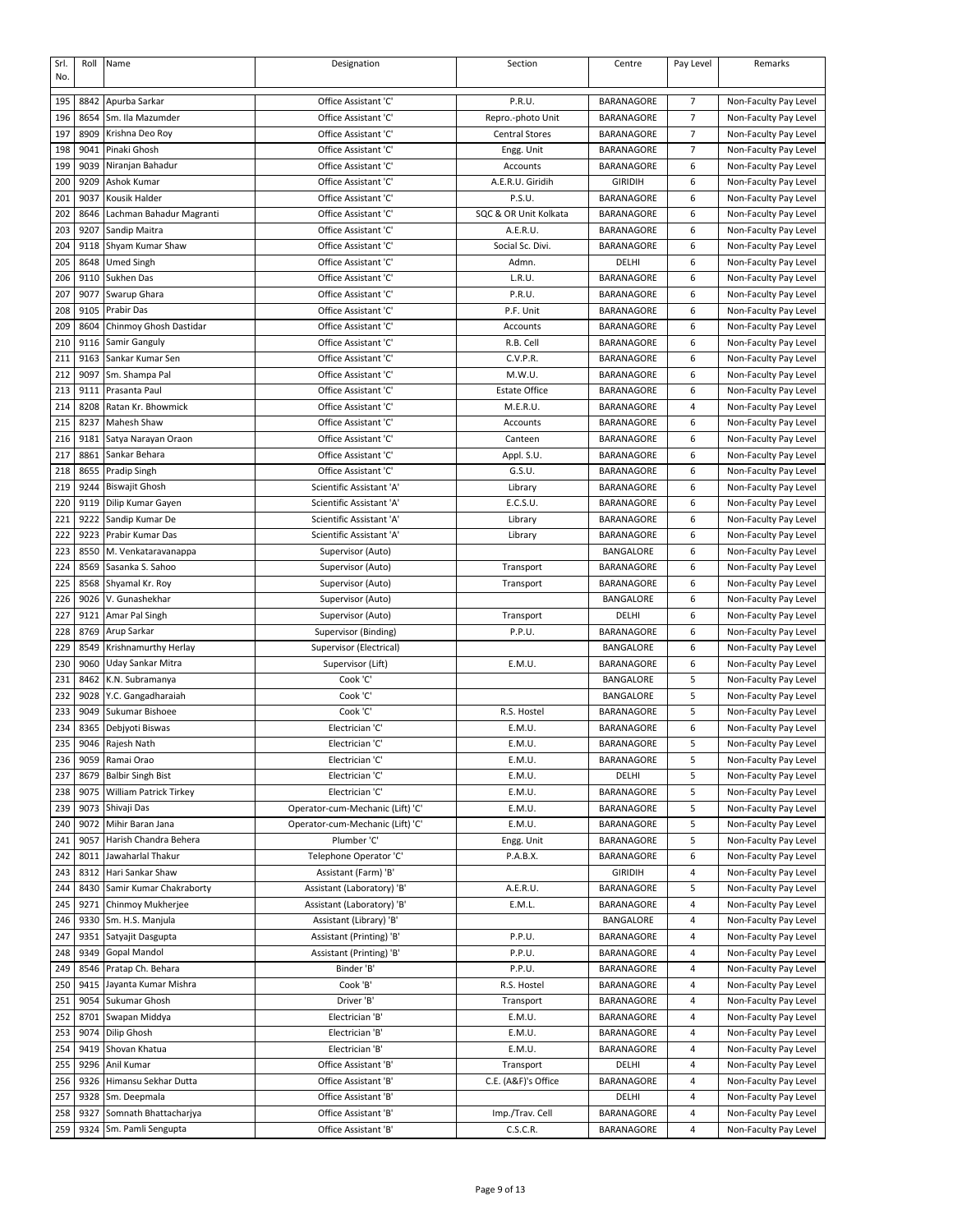| Srl.<br>No. | Roll         | Name                                         | Designation                                               | Section                | Centre                          | Pay Level | Remarks                                        |
|-------------|--------------|----------------------------------------------|-----------------------------------------------------------|------------------------|---------------------------------|-----------|------------------------------------------------|
| 260         | 9325         | Suman Banerjee                               | Office Assistant 'B'                                      | <b>Central Stores</b>  | <b>BARANAGORE</b>               | 4         | Non-Faculty Pay Level                          |
| 261         | 9076         | Apurba Ratan Saha                            | Office Assistant 'B'                                      | Engg. Unit             | <b>BARANAGORE</b>               | 4         | Non-Faculty Pay Level                          |
| 262         | 9388         | Amar Deep                                    | Office Assistant 'B'                                      |                        | DELHI                           | 4         | Non-Faculty Pay Level                          |
| 263         | 9364         | Sm. Elika Si                                 | Office Assistant 'B'                                      | <b>Guest House</b>     | BARANAGORE                      | 4         | Non-Faculty Pay Level                          |
| 264         | 9058         | Krittibas Majee                              | Office Assistant 'B'                                      | Official Language Cell | <b>BARANAGORE</b>               | 4         | Non-Faculty Pay Level                          |
| 265         | 9358         | Sm. Phoolzadi Khatoon                        | Office Assistant 'B'                                      |                        | <b>GIRIDIH</b>                  | 4         | Non-Faculty Pay Level                          |
| 266         | 9384         | Niraj Bhuyan                                 | Office Assistant 'B'                                      |                        | <b>TEZPUR</b>                   | 4         | Non-Faculty Pay Level                          |
| 267         | 9365         | Sachchidanand Mahato                         | Office Assistant 'B'                                      | A.C.M.U.               | BARANAGORE                      | 4         | Non-Faculty Pay Level                          |
| 268         | 9359         | Md. Shamsul Hoda                             | Office Assistant 'B'                                      |                        | <b>GIRIDIH</b>                  | 4         | Non-Faculty Pay Level                          |
| 269         | 9363         | Sanjib Dey                                   | Office Assistant 'B'                                      | Accounts               | <b>BARANAGORE</b>               | 4         | Non-Faculty Pay Level                          |
| 270         | 9375         | Dipak Kumar Mondal                           | Office Assistant 'B'                                      | Canteen                | BARANAGORE                      | 4         | Non-Faculty Pay Level                          |
| 271         | 9379         | Naveenkumar Arumugam                         | Office Assistant 'B'                                      |                        | CHENNAI                         | 4         | Non-Faculty Pay Level                          |
| 272         | 9383         | Sm. Arunima Das                              | Office Assistant 'B'                                      | C.S.R.U.               | <b>BARANAGORE</b>               | 4         | Non-Faculty Pay Level                          |
| 273         | 9389         | Surajit Laha                                 | Office Assistant 'B'                                      | Dean's Office          | BARANAGORE                      | 4         | Non-Faculty Pay Level                          |
| 274         | 9382         | Sujoy Das                                    | Office Assistant 'B'                                      |                        | <b>TEZPUR</b>                   | 4         | Non-Faculty Pay Level                          |
| 275         | 9435         | Satyajit Naskar                              | Office Assistant 'B'                                      | Accounts               | BARANAGORE                      | 4         | Non-Faculty Pay Level                          |
| 276         | 9427         | Sm. Ashwini N.                               | Office Assistant 'B                                       |                        | BANGALORE                       | 4         | Non-Faculty Pay Level                          |
| 277         | 9411<br>9418 | Imran Ahmed                                  | Office Assistant 'B'                                      |                        | DELHI                           | 4         | Non-Faculty Pay Level                          |
| 278<br>279  | 9422         | Pallipurath Sreejith<br><b>Tapas Samanta</b> | Office Assistant 'B'<br>Office Assistant 'B'              | Accounts               | DELHI<br>BARANAGORE             | 4<br>4    | Non-Faculty Pay Level<br>Non-Faculty Pay Level |
| 280         | 9434         | Prantik Ray                                  | Office Assistant 'B'                                      | Imp./Trav. Cell        | <b>BARANAGORE</b>               | 4         | Non-Faculty Pay Level                          |
| 281         | 9433         | Saikat Majumder                              | Office Assistant 'B'                                      | <b>Council Section</b> | BARANAGORE                      | 4         | Non-Faculty Pay Level                          |
| 282         | 9425         | Sm. Sreemoyee Bhowmick                       | Office Assistant 'C'                                      | C.E. (A&F)'s Office    | <b>BARANAGORE</b>               | 4         | Non-Faculty Pay Level                          |
| 283         | 9027         | Thammaiah                                    | Plumber 'B'                                               |                        | BANGALORE                       | 4         | Non-Faculty Pay Level                          |
| 284         | 9056         | Mantulal Kundu                               | Plumber 'B'                                               | Engg. Unit             | BARANAGORE                      | 4         | Non-Faculty Pay Level                          |
| 285         | 9360         | Md. Shahzad                                  | Assistant (Farm) 'A'                                      |                        | <b>GIRIDIH</b>                  | 3         | Non-Faculty Pay Level                          |
| 286         | 9564         | Panchanand Verma                             | Assistant (Laboratory) 'A'                                | Dean's Office          | BARANAGORE                      | 3         | Non-Faculty Pay Level                          |
| 287         | 8580         | Uttam Kr. Shrestha                           | Attendant (Counter) 'C'                                   | Canteen                | BARANAGORE                      | 4         | Non-Faculty Pay Level                          |
| 288         | 8964         | Amal Tapadar                                 | Attendant (Counter) 'C'                                   | <b>Central Stores</b>  | BARANAGORE                      | 3         | Non-Faculty Pay Level                          |
| 289         | 8791         | Ashok Kr. Paul                               | Attendant (Counter) 'C'                                   | P.P.U.                 | BARANAGORE                      | 3         | Non-Faculty Pay Level                          |
| 290         | 8921         | <b>Bikash Dutta</b>                          | Attendant (Counter) 'C'                                   | Legal Cell             | BARANAGORE                      | 3         | Non-Faculty Pay Level                          |
| 291         | 9102         | Sm. Rinku Majumder                           | Attendant (Counter) 'C'                                   | M.W.U.                 | BARANAGORE                      | 3         | Non-Faculty Pay Level                          |
| 292         | 9103         | Dipak Roy                                    | Attendant (Counter) 'C'                                   | Canteen                | <b>BARANAGORE</b>               | 3         | Non-Faculty Pay Level                          |
| 293         | 9067         | <b>Rupatan Pore</b>                          | Attendant (Counter) 'C'                                   | Canteen                | <b>BARANAGORE</b>               | 3         | Non-Faculty Pay Level                          |
| 294         | 9080         | Jayanta Barua                                | Attendant (Counter) 'C'                                   | R.S. Hostel            | BARANAGORE                      | 3         | Non-Faculty Pay Level                          |
| 295         | 9035         | Md. Asif Hussain                             | Attendant (Electrical) 'C'                                |                        | <b>GIRIDIH</b>                  | 4         | Non-Faculty Pay Level                          |
| 296         | 9081         | <b>Dulal Biswas</b>                          | Attendant (Engineering) 'C'                               | Engg. Unit             | BARANAGORE                      | 3         | Non-Faculty Pay Level                          |
| 297<br>298  | 8965<br>8702 | Shyamal Mitra                                | Attendant (Engineering) 'C'<br>Attendant (Laboratory) 'C' | Engg. Unit<br>P.P.U.   | <b>BARANAGORE</b><br>BARANAGORE | 3<br>4    | Non-Faculty Pay Level                          |
| 299         | 8957         | Niranjan Das<br>Sm. Barnali Das              | Attendant (Laboratory) 'C'                                | A.E.R.U.               | BARANAGORE                      | 4         | Non-Faculty Pay Level<br>Non-Faculty Pay Level |
| 300         | 8533         | Kamal Kr. Ghosh                              | Attendant (Laboratory) 'C'                                | C.V.P.R.               | BARANAGORE                      | 3         | Non-Faculty Pay Level                          |
| 301         | 8596         | Manick Saha                                  | Attendant (Laboratory) 'C'                                | P.P.U.                 | BARANAGORE                      | 3         | Non-Faculty Pay Level                          |
| 302         | 8539         | Sm. Niyati Das                               | Attendant (Laboratory) 'C'                                | M.I.U.                 | BARANAGORE                      | 4         | Non-Faculty Pay Level                          |
| 303         | 8526         | Sm. Bhabani Das                              | Attendant (Laboratory) 'C'                                | C.V.P.R.               | BARANAGORE                      | 4         | Non-Faculty Pay Level                          |
| 304         | 8996         | Apurba Mukherjee                             | Attendant (Laboratory) 'C'                                | A.C.M.U.               | BARANAGORE                      | 3         | Non-Faculty Pay Level                          |
| 305         | 8175         | Tarak Dey                                    | Attendant (Laboratory) 'C'                                | E.M.L.                 | BARANAGORE                      | 4         | Non-Faculty Pay Level                          |
| 306         | 8699         | <b>Badal Maity</b>                           | Attendant (Laboratory) 'C'                                | P.A.M.U.               | BARANAGORE                      | 3         | Non-Faculty Pay Level                          |
| 307         | 8742         | Chitta Ranjan Bhandary                       | Attendant (Laboratory) 'C'                                | Audio-Visual           | BARANAGORE                      | 3         | Non-Faculty Pay Level                          |
| 308         | 8743         | Tailangya Das                                | Attendant (Laboratory) 'C'                                | I.S.E.C. Office        | BARANAGORE                      | 3         | Non-Faculty Pay Level                          |
| 309         | 8860         | Sk. Md. Sharif                               | Attendant (Laboratory) 'C'                                | H.G.U.                 | BARANAGORE                      | 3         | Non-Faculty Pay Level                          |
| 310         | 8950         | Rajesh Kumar Das                             | Attendant (Laboratory) 'C'                                | S.R.U.                 | BARANAGORE                      | 2         | Non-Faculty Pay Level                          |
| 311         | 8939         | Shio Sankar Yadav                            | Attendant (Laboratory) 'C'                                | Stat-Math              | BARANAGORE                      | 3         | Non-Faculty Pay Level                          |
| 312         | 9101         | Sm. Nilima Paul                              | Attendant (Laboratory) 'C'                                | B.A.U.                 | BARANAGORE                      | 3         | Non-Faculty Pay Level                          |
| 313         | 9177         | Sanjib Deb                                   | Attendant (Laboratory) 'C'                                | E.C.S.U.               | BARANAGORE                      | 3         | Non-Faculty Pay Level                          |
| 314         | 9206         | Madan Das                                    | Attendant (Laboratory) 'C'                                | Cash                   | BARANAGORE                      | 3         | Non-Faculty Pay Level                          |
| 315         | 8540         | Paras Nath Prasad                            | Attendant (Labotatory) 'C'                                | C.S.S.C.               | BARANAGORE                      | 4         | Non-Faculty Pay Level                          |
| 316<br>317  | 8859<br>8098 | Kartick Ch. Mitra<br>Sm. Nilam Devi          | Attendant (Library) 'C'<br>Attendant (Library) 'C'        | Library                | BARANAGORE<br>BARANAGORE        | 4<br>4    | Non-Faculty Pay Level                          |
| 318         | 8389         | Susavan Singha Roy                           | Attendant (Library) 'C'                                   | Library<br>Library     | BARANAGORE                      | 4         | Non-Faculty Pay Level<br>Non-Faculty Pay Level |
| 319         | 9161         | Kamesh Kumar                                 | Attendant (Library) 'C'                                   | Library                | DELHI                           | 3         | Non-Faculty Pay Level                          |
| 320         | 8697         | <b>Bharat Shaw</b>                           | Attendant (Library) 'C'                                   | Library                | BARANAGORE                      | 3         | Non-Faculty Pay Level                          |
| 321         | 8324         | Santosh Bahadur                              | Attendant (Record) 'C'                                    | <b>Internal Audit</b>  | BARANAGORE                      | 4         | Non-Faculty Pay Level                          |
| 322         | 8329         | Naba Kumar Deb                               | Attendant (Record) 'C'                                    | C.S.S.C.               | BARANAGORE                      | 4         | Non-Faculty Pay Level                          |
| 323         | 8565         | Kanai Lal Chakraborty                        | Attendant (Record) 'C'                                    | G.S.U.                 | BARANAGORE                      | 4         | Non-Faculty Pay Level                          |
| 324         | 9084         | Chittaranjan Majumdar                        | Attendant (Record) 'C'                                    | <b>Central Stores</b>  | BARANAGORE                      | 3         | Non-Faculty Pay Level                          |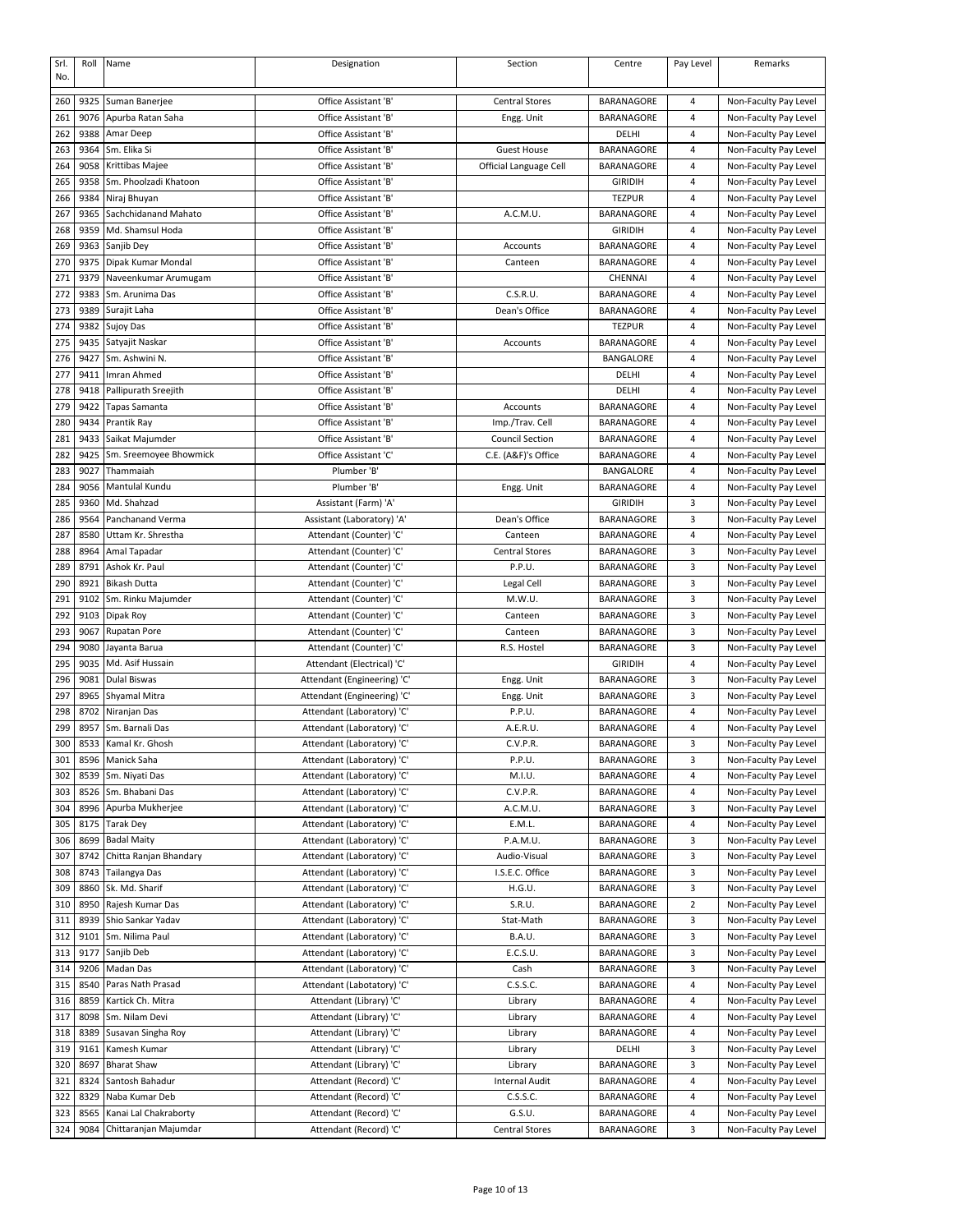| Srl.<br>No. | Roll | Name                             | Designation                 | Section                  | Centre            | Pay Level | Remarks               |
|-------------|------|----------------------------------|-----------------------------|--------------------------|-------------------|-----------|-----------------------|
|             |      |                                  |                             |                          |                   |           |                       |
| 325         | 9085 | <b>Biswajit Roy</b>              | Attendant (Record) 'C'      | Accounts                 | BARANAGORE        | 3         | Non-Faculty Pay Level |
| 326         | 8422 | Sm. Rina Chatterjee              | Attendant (Record) 'C'      | Library                  | BARANAGORE        | 4         | Non-Faculty Pay Level |
| 327         | 8660 | G. Vinaya Chandran Nair          | Attendant (Record) 'C'      | SQC & OR Unit Coimbatore | COIMBATORE        | 3         | Non-Faculty Pay Level |
| 328         | 8263 | Dipak Acharya                    | Attendant (Record) 'C'      | P.A.B.X.                 | BARANAGORE        | 4         | Non-Faculty Pay Level |
| 329         | 9104 | N. Krishnamoorthy                | Attendant (Record) 'C'      | SQC & OR Unit Chennai    | CHENNAI           | 3         | Non-Faculty Pay Level |
| 330         | 9090 | Nani Kanta Bain                  | Attendant (Record) 'C'      | Accounts                 | <b>BARANAGORE</b> | 3         | Non-Faculty Pay Level |
| 331         | 8528 | Raghunath Mondal                 | Attendant (Record) 'C'      | Engg. Unit               | BARANAGORE        | 4         | Non-Faculty Pay Level |
| 332         | 8545 | Ramjan Ali                       | Attendant (Record) 'C'      | SQC & OR Unit Kolkata    | <b>BARANAGORE</b> | 4         | Non-Faculty Pay Level |
| 333         | 8509 | M. Venkatesha                    | Attendant (Record) 'C'      |                          | BANGALORE         | 4         | Non-Faculty Pay Level |
| 334         | 8650 | <b>Biswanath Paul</b>            | Attendant (Record) 'C'      | Official Language Cell   | <b>BARANAGORE</b> | 3         | Non-Faculty Pay Level |
| 335         | 8922 | G. Shantaraj                     | Attendant (Record) 'C'      |                          | <b>BANGALORE</b>  | 3         | Non-Faculty Pay Level |
| 336         | 8941 | Chandra Sekhar Das               | Attendant (Record) 'C'      | Transport                | <b>BARANAGORE</b> | 3         | Non-Faculty Pay Level |
| 337         | 8936 | Sm. Uma Halder                   | Attendant (Record) 'C'      | Director's Office        | <b>BARANAGORE</b> | 3         | Non-Faculty Pay Level |
| 338         | 8991 | B. K. Ramamurthy                 | Attendant (Record) 'C'      |                          | BANGALORE         | 3         | Non-Faculty Pay Level |
| 339         | 8975 | Sanjay Mallick                   | Attendant (Record) 'C'      | P.A.M.U.                 | BARANAGORE        | 3         | Non-Faculty Pay Level |
| 340         | 9064 | Suresh Singh                     | Attendant (Record) 'C'      | Dean's Office            | BARANAGORE        | 3         | Non-Faculty Pay Level |
| 341         | 9031 | Ramdulal Bera                    | Attendant (Record) 'C'      | S.O.S.U.                 | <b>BARANAGORE</b> | 3         | Non-Faculty Pay Level |
| 342         | 9048 | Sudarshan Kumar Verma            | Attendant (Record) 'C'      | Audio-Visual             | BARANAGORE        | 3         | Non-Faculty Pay Level |
| 343         | 9029 | B. S. Thimmappa                  | Attendant (Record) 'C'      |                          | BANGALORE         | 3         | Non-Faculty Pay Level |
| 344         | 9068 | <b>Tarun Bera</b>                | Attendant (Repro-Photo) 'C' | Personnel Unit           | BARANAGORE        | 3         | Non-Faculty Pay Level |
| 345         | 8180 | Ambika Singh                     | Attendant (Transport) 'C'   | Transport                | BARANAGORE        | 5         | Non-Faculty Pay Level |
| 346         | 8906 | Ashok Prasad Acharjee            | Attendant (Transport) 'C'   | Transport                | <b>BARANAGORE</b> | 3         | Non-Faculty Pay Level |
| 347         | 9473 | T. Santosh                       | Driver 'A'                  |                          | BANGALORE         | 3         |                       |
|             | 9487 |                                  | Electrician 'A'             | E.M.U                    | BARANAGORE        | 3         | Non-Faculty Pay Level |
| 348         |      | Gurudayal Mandal<br>Kousik Ghosh |                             |                          |                   |           | Non-Faculty Pay Level |
| 349         | 9489 |                                  | Electrician 'A'             | E.M.U.                   | BARANAGORE        | 3         | Non-Faculty Pay Level |
| 350         | 8165 | Shibshankar Routh                | Mate (Gardener)             | <b>Estate Office</b>     | <b>BARANAGORE</b> | 3         | Non-Faculty Pay Level |
| 351         | 9446 | Dinesh Kumar                     | Office Assistant 'A'        |                          | DELHI             | 3         | Non-Faculty Pay Level |
| 352         | 9452 | Sm. Sruthy T.S.                  | Office Assistant 'A'        |                          | BANGALORE         | 3         | Non-Faculty Pay Level |
| 353         | 9455 | Sm. Kusuma K.R.                  | Office Assistant 'A'        |                          | BANGALORE         | 3         | Non-Faculty Pay Level |
| 354         | 9467 | G. Purushothamam                 | Office Assistant 'A'        |                          | CHENNAI           | 3         | Non-Faculty Pay Level |
| 355         | 9471 | Rahul Kumar Banerjee             | Office Assistant 'A'        | Central SQC              | <b>BARANAGORE</b> | 3         | Non-Faculty Pay Level |
| 356         | 9515 | Ujjwal Mondal                    | Office Assistant 'A'        | Pub. R.U.                | BARANAGORE        | 3         | Non-Faculty Pay Level |
| 357         | 9516 | Deepak                           | Office Assistant 'A'        |                          | DELHI             | 3         | Non-Faculty Pay Level |
| 358         | 9521 | Ravi                             | Office Assistant 'A'        |                          | DELHI             | 3         | Non-Faculty Pay Level |
| 359         | 9492 | Sm. Monami Mondal                | Office Assistant 'A'        | Dean's Office            | <b>BARANAGORE</b> | 3         | Non-Faculty Pay Level |
| 360         | 9526 | S. Vignesh                       | Office Assistant 'A'        |                          | BANGALORE         | 3         | Non-Faculty Pay Level |
| 361         | 9520 | Arnab Sinha                      | Office Assistant 'A'        | Library                  | BARANAGORE        | 3         | Non-Faculty Pay Level |
| 362         | 9500 | Snehasis Mukherjee               | Office Assistant 'A'        | C CAIR Cell              | <b>BARANAGORE</b> | 3         | Non-Faculty Pay Level |
| 363         | 9507 | Sm. Archana Kumari Shaw          | Office Assistant 'A'        | Library                  | BARANAGORE        | 3         | Non-Faculty Pay Level |
| 364         | 9528 | Sadanandam Maanupati             | Office Assistant 'A'        | Despatch                 | BARANAGORE        | 3         | Non-Faculty Pay Level |
| 365         | 9509 | Sanjoy Das                       | Office Assistant 'A'        | R.B. Cell                | BARANAGORE        | 3         | Non-Faculty Pay Level |
| 366         | 9527 | Anitya Sundar Mandi              | Office Assistant 'A'        | S.O.S.U.                 | BARANAGORE        | 3         | Non-Faculty Pay Level |
| 367         | 9513 | Sm. Payal Sana                   | Office Assistant 'A'        | Accounts                 | BARANAGORE        | 3         | Non-Faculty Pay Level |
| 368         | 9517 | <b>Bikash Kumar Singh</b>        | Office Assistant 'A'        | <b>Internal Audit</b>    | BARANAGORE        | 3         | Non-Faculty Pay Level |
| 369         | 9498 | Saradindu Thakur                 | Office Assistant 'A'        | C.E. (A&F)'s Office      | BARANAGORE        | 3         | Non-Faculty Pay Level |
| 370         | 9518 | Dipak Kumar Das                  | Office Assistant 'A'        | R.B. Cell                | BARANAGORE        | 3         | Non-Faculty Pay Level |
| 371         | 9496 | Abhishek Roy                     | Office Assistant 'A'        | Engg. Unit               | BARANAGORE        | 3         | Non-Faculty Pay Level |
| 372         | 9493 | Saumya Halder                    | Office Assistant 'A'        | C.S.S.C.                 | BARANAGORE        | 3         | Non-Faculty Pay Level |
| 373         | 9502 | Mir Asif Iqbal                   | Office Assistant 'A'        |                          | BANGALORE         | 3         | Non-Faculty Pay Level |
| 374         | 9497 | Nayan Chandra Majee              | Office Assistant 'A'        | C.S.R.U.                 | BARANAGORE        | 3         | Non-Faculty Pay Level |
| 375         | 9510 | Riju Biswas                      | Office Assistant 'A'        | I.S.R.U.                 | BARANAGORE        | 3         | Non-Faculty Pay Level |
| 376         | 9525 | Durlabh Hembram                  | Office Assistant 'A'        | Appl. S.U.               | BARANAGORE        | 3         | Non-Faculty Pay Level |
| 377         | 9523 | Kuntal Hazra                     | Office Assistant 'A'        | SQC & OR                 | <b>PUNE</b>       | 3         | Non-Faculty Pay Level |
| 378         | 9508 | Sm. Tanuka De                    | Office Assistant 'A'        | Personnel Unit           | BARANAGORE        | 3         | Non-Faculty Pay Level |
| 379         | 9514 | Souradip Das                     | Office Assistant 'A'        | M.I.U.                   | BARANAGORE        | 3         | Non-Faculty Pay Level |
| 380         | 9524 | Yogesh Kumar                     | Office Assistant 'A'        |                          | <b>GIRIDIH</b>    | 3         | Non-Faculty Pay Level |
| 381         | 9494 | Souvik Tarafdar                  | Office Assistant 'A'        | Director's Office        | BARANAGORE        | 3         | Non-Faculty Pay Level |
| 382         | 9504 | Satadru Ghosh                    | Office Assistant 'A'        |                          | BANGALORE         | 3         | Non-Faculty Pay Level |
| 383         | 9511 | Amrita Roy                       | Office Assistant 'A'        | C.E. (A&F)'s Office      | BARANAGORE        | 3         | Non-Faculty Pay Level |
| 384         | 9522 | Panchanan Tanti                  | Office Assistant 'A'        | Accounts                 | BARANAGORE        | 3         | Non-Faculty Pay Level |
|             |      |                                  |                             |                          |                   |           |                       |
| 385         | 9499 | Sm. Shalini Singh                | Office Assistant 'A'        | Director's Office        | BARANAGORE        | 3         | Non-Faculty Pay Level |
| 386         | 9505 | Suman Rudra                      | Office Assistant 'A'        |                          | DELHI             | 3         | Non-Faculty Pay Level |
| 387         | 9506 | Sm. Rukmini Shaw                 | Office Assistant 'A'        | Accounts                 | BARANAGORE        | 3         | Non-Faculty Pay Level |
| 388         | 9495 | Sayan Kumar Ukil                 | Office Assistant 'A'        | <b>HRD Unit</b>          | BARANAGORE        | 3         | Non-Faculty Pay Level |
| 389         | 9519 | Pratush Das                      | Office Assistant 'A'        | <b>Council Section</b>   | BARANAGORE        | 3         | Non-Faculty Pay Level |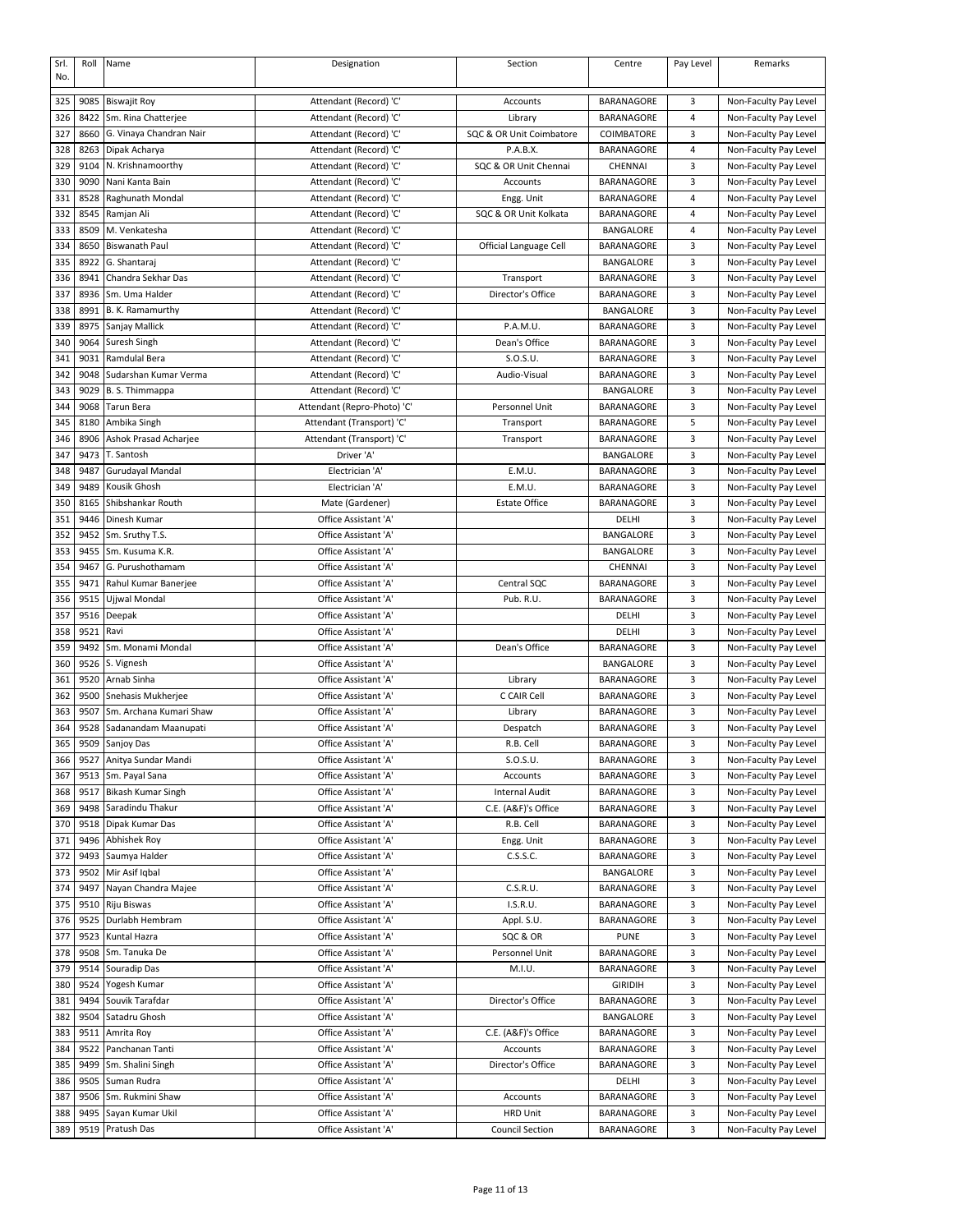| Srl. | Roll | Name                        | Designation                            | Section                 | Centre            | Pay Level      | Remarks               |
|------|------|-----------------------------|----------------------------------------|-------------------------|-------------------|----------------|-----------------------|
| No.  |      |                             |                                        |                         |                   |                |                       |
| 390  | 9501 | Sm. Khusboo Singh           | Office Assistant 'A'                   | RTI, Grievance Cell     | BARANAGORE        | 3              | Non-Faculty Pay Level |
| 391  | 9512 | Swarat Sabui                | Office Assistant 'A'                   | P.A.M.U.                | BARANAGORE        | 3              | Non-Faculty Pay Level |
| 392  | 9529 | Rajesh Halder               | Office Assistant 'A'                   | SQC & OR                | <b>MUMBAI</b>     | 3              | Non-Faculty Pay Level |
|      |      |                             |                                        |                         |                   |                |                       |
| 393  | 9531 | Tapan Sarkar                | Office Assistant 'A'                   | Legal Cell              | BARANAGORE        | 3              | Non-Faculty Pay Level |
| 394  | 9532 | Debashis Paul               | Office Assistant 'A'                   | Accounts                | <b>BARANAGORE</b> | 3              | Non-Faculty Pay Level |
| 395  | 9533 | Samrat Biswas               | Office Assistant 'A'                   | I.S.E.C. Office         | BARANAGORE        | 3              | Non-Faculty Pay Level |
| 396  | 9534 | Sm. Soma Adhikari           | Office Assistant 'A'                   | Repro.-Photo Unit       | BARANAGORE        | 3              | Non-Faculty Pay Level |
| 397  | 9541 | Raghu Thota                 | Office Assistant 'A'                   |                         | DELHI             | 3              | Non-Faculty Pay Level |
| 398  | 9542 | Arjun Banerji               | Office Assistant 'A'                   | Canteen                 | BARANAGORE        | 3              | Non-Faculty Pay Level |
| 399  | 9417 | Deb Kumar Das               | Plumber 'A'                            | Engg. Unit              | <b>BARANAGORE</b> | 3              | Non-Faculty Pay Level |
| 400  | 9485 | Sanjit Mondal               | Plumber 'A'                            | Engg. Unit              | BARANAGORE        | 3              | Non-Faculty Pay Level |
| 401  | 9491 | Srinibash Sarder            | Plumber 'A'                            |                         | DELHI             | 3              | Non-Faculty Pay Level |
| 402  | 8317 | Hiralal Khaskel             | Security Guard (Group Head)            | Security Unit           | BARANAGORE        | 4              | Non-Faculty Pay Level |
| 403  | 9173 | Mangal Kewat                | Attendant (Electrical) 'B'             | E.M.U.                  | BARANAGORE        | 3              | Non-Faculty Pay Level |
| 404  | 9044 | Umesh Ram                   | Attendant (Engineering) 'B'            | E.M.U.                  | BARANAGORE        | 3              | Non-Faculty Pay Level |
|      |      |                             |                                        |                         |                   |                |                       |
| 405  | 9142 | Sanjoy Chakraborty          | Attendant (Engineering) 'B'            | Engg. Unit              | BARANAGORE        | 3              | Non-Faculty Pay Level |
| 406  | 9220 | <b>Tapas Kar</b>            | Attendant (Laboratory) 'B'             | G.S.U.                  | BARANAGORE        | $\overline{2}$ | Non-Faculty Pay Level |
| 407  | 9462 | Sm. Ch. Lalitha Kumari      | Attendant (Library) 'B'                | SQC & OR Unit Hyderabad | HYDERABAD         | $\overline{2}$ | Non-Faculty Pay Level |
| 408  | 9302 | Partha Bhattacharjee        | Attendant (Printing & Publication) 'B' | P.P.U.                  | BARANAGORE        | 2              | Non-Faculty Pay Level |
| 409  | 9071 | Bappa Paul                  | Attendant (Record) 'B'                 | Hostel's Office         | BARANAGORE        | 3              | Non-Faculty Pay Level |
| 410  | 9069 | Sundeshwar Mahato           | Attendant (Record) 'B'                 | I.S.E.C. Office         | BARANAGORE        | 3              | Non-Faculty Pay Level |
| 411  | 9079 | Soumen Mondal               | Attendant (Record) 'B'                 | <b>HRD Unit</b>         | BARANAGORE        | 3              | Non-Faculty Pay Level |
| 412  | 9033 | Dinesh Kumar Jogi           | Attendant (Record) 'B'                 | Appl. S.U.              | <b>BARANAGORE</b> | 3              | Non-Faculty Pay Level |
| 413  | 9032 | <b>Tanmoy Chatterjee</b>    | Attendant (Record) 'B'                 | R.B. Cell               | BARANAGORE        | 3              | Non-Faculty Pay Level |
| 414  | 9045 | Partha Sarathi Banerjee     | Attendant (Record) 'B'                 | I.S.E.C. Hostel         | BARANAGORE        | 3              | Non-Faculty Pay Level |
| 415  |      | Arup Samajdar               | Attendant (Record) 'B'                 | <b>Estate Office</b>    | BARANAGORE        | 3              | Non-Faculty Pay Level |
|      | 9030 |                             |                                        |                         |                   |                |                       |
| 416  | 9078 | Santosh Nayak               | Attendant (Record) 'B'                 | C.E. (A&F)'s Office     | BARANAGORE        | 3              | Non-Faculty Pay Level |
| 417  | 9070 | Ajay Kumar Das              | Attendant (Record) 'B'                 | M.W.U.                  | BARANAGORE        | 3              | Non-Faculty Pay Level |
| 418  | 9216 | Sankar Roy                  | Attendant (Record) 'B'                 | Director's Office       | BARANAGORE        | $\overline{2}$ | Non-Faculty Pay Level |
| 419  | 9238 | Ramesh Kumar                | Attendant (Record) 'B'                 | Admn.                   | DELHI             | $\overline{2}$ | Non-Faculty Pay Level |
| 420  | 9267 | Pratap Singh Rawat          | Attendant (Record) 'B'                 | E.M.U.                  | DELHI             | $\overline{2}$ | Non-Faculty Pay Level |
| 421  | 9262 | Amit Das                    | Attendant (Record) 'B'                 | Stat-Math               | BARANAGORE        | 2              | Non-Faculty Pay Level |
| 422  | 9300 | Nikhilesh Kumar Thakur      | Attendant (Record) 'B'                 | Central SQC             | BARANAGORE        | 2              | Non-Faculty Pay Level |
| 423  | 9311 | Swarup Kumar Mandal         | Attendant (Record) 'B'                 | E.R.U.                  | BARANAGORE        | $\overline{2}$ | Non-Faculty Pay Level |
| 424  | 9299 | Bhudeb Chandra Hembram      | Attendant (Record) 'B'                 | <b>Council Section</b>  | BARANAGORE        | 2              | Non-Faculty Pay Level |
| 425  | 9264 | Ashok Kumar Shaw            | Attendant (Record) 'B'                 | C.S.R.U.                | BARANAGORE        | $\overline{2}$ | Non-Faculty Pay Level |
|      | 9312 | Sharad S. Shende            |                                        |                         | <b>PUNE</b>       | 2              |                       |
| 426  |      |                             | Attendant (Record) 'B'                 | SQC & OR Unit Pune      |                   |                | Non-Faculty Pay Level |
| 427  | 9538 | Prince Arifuddaullah Shaikh | Cook 'A'                               | Canteen                 | BARANAGORE        | $\overline{2}$ | Non-Faculty Pay Level |
| 428  | 9537 | Avijit Sahoo                | Cook 'A'                               | Canteen                 | BARANAGORE        | $\overline{2}$ | Non-Faculty Pay Level |
| 429  | 9539 | Sumit Das                   | Cook 'A'                               | <b>Guest House</b>      | <b>BARANAGORE</b> | $\overline{2}$ | Non-Faculty Pay Level |
| 430  |      | 8676 Md. Mansoor            | Gardener 'C'                           | A.E.R.U. Giridih        | <b>GIRIDIH</b>    | 3              | Non-Faculty Pay Level |
| 431  | 8735 | Somar Mahato                | Gardener 'C'                           | A.E.R.U. Giridih        | <b>GIRIDIH</b>    | 3              | Non-Faculty Pay Level |
| 432  | 8954 | Nandadulal Mitra            | Gardener 'C'                           | <b>Estate Office</b>    | BARANAGORE        | 3              | Non-Faculty Pay Level |
| 433  | 8330 | Sankar Bahadur              | Helper 'C'                             | P.A.B.X.                | BARANAGORE        | 4              | Non-Faculty Pay Level |
| 434  | 8093 | Fazlu Rahman                | Helper 'C'                             |                         | <b>GIRIDIH</b>    | 4              | Non-Faculty Pay Level |
| 435  | 8077 | Santa Ram Balmiki           | Helper 'C'                             | <b>Guest House</b>      | BARANAGORE        | 4              | Non-Faculty Pay Level |
| 436  | 8183 | Ram Nath Mahato             | Helper 'C'                             | Repro.-photo Unit       | BARANAGORE        | 4              | Non-Faculty Pay Level |
| 437  | 8318 | Sm. Shrimati Devi Balmiki   | Helper 'C'                             |                         | DELHI             | 3              | Non-Faculty Pay Level |
| 438  | 8390 | Satyanarayan Shaw           | Helper 'C'                             | Repro.-photo Unit       | BARANAGORE        | 4              | Non-Faculty Pay Level |
|      |      |                             |                                        |                         |                   |                |                       |
| 439  | 8514 | Santosh Hela                | Helper 'C'                             | Director's Office       | BARANAGORE        | 4              | Non-Faculty Pay Level |
| 440  | 8547 | Sm. Lakshmidevi Kewat       | Helper 'C'                             | Central SQC             | BARANAGORE        | 4              | Non-Faculty Pay Level |
| 441  | 8657 | Debabrata Modok             | Helper 'C'                             | P.S.U.                  | BARANAGORE        | 3              | Non-Faculty Pay Level |
| 442  | 8745 | Sm. Kamala Chakraborty      | Helper 'C'                             | Dean's Office           | BARANAGORE        | 3              | Non-Faculty Pay Level |
| 443  | 8850 | Anadi Behara                | Helper 'C'                             | A.E.R.U.                | BARANAGORE        | 3              | Non-Faculty Pay Level |
| 444  | 8908 | Sm. Basanti Devi            | Helper 'C'                             | Stat-Math               | BARANAGORE        | 3              | Non-Faculty Pay Level |
| 445  | 8910 | Purushottam Bhuiya          | Helper 'C'                             | A.E.R.U. Giridih        | <b>GIRIDIH</b>    | 3              | Non-Faculty Pay Level |
| 446  | 8983 | Prasanta Mukherjee          | Helper 'C'                             | <b>Estate Office</b>    | BARANAGORE        | 3              | Non-Faculty Pay Level |
| 447  | 8995 | Rakesh Hela                 | Helper 'C'                             | A.C.M.U.                | BARANAGORE        | 3              | Non-Faculty Pay Level |
| 448  | 8994 | Ram Kumar Mukhia            | Helper 'C'                             | Dean's Office           | BARANAGORE        | 3              | Non-Faculty Pay Level |
| 449  | 8956 | <b>Badal Pramanik</b>       | Helper 'C'                             | E.C.S.U.                | BARANAGORE        | 3              | Non-Faculty Pay Level |
|      |      |                             |                                        |                         |                   |                |                       |
| 450  | 9140 | Sm. Surti Devi              | Helper 'C'                             | G.S.U.                  | BARANAGORE        | 3              | Non-Faculty Pay Level |
| 451  | 9139 | Sukhbir Singh               | Helper 'C'                             | Canteen                 | DELHI             | 3              | Non-Faculty Pay Level |
| 452  | 8958 | Sushil Oraon                | Helper 'C'                             | M.W.U.                  | BARANAGORE        | 3              | Non-Faculty Pay Level |
| 453  | 8961 | Bablu Oraw                  | Helper 'C'                             | P.F. Unit               | BARANAGORE        | 3              | Non-Faculty Pay Level |
| 454  | 8962 | Naresh Balmiki              | Helper 'C'                             | Repro.-photo Unit       | BARANAGORE        | 3              | Non-Faculty Pay Level |